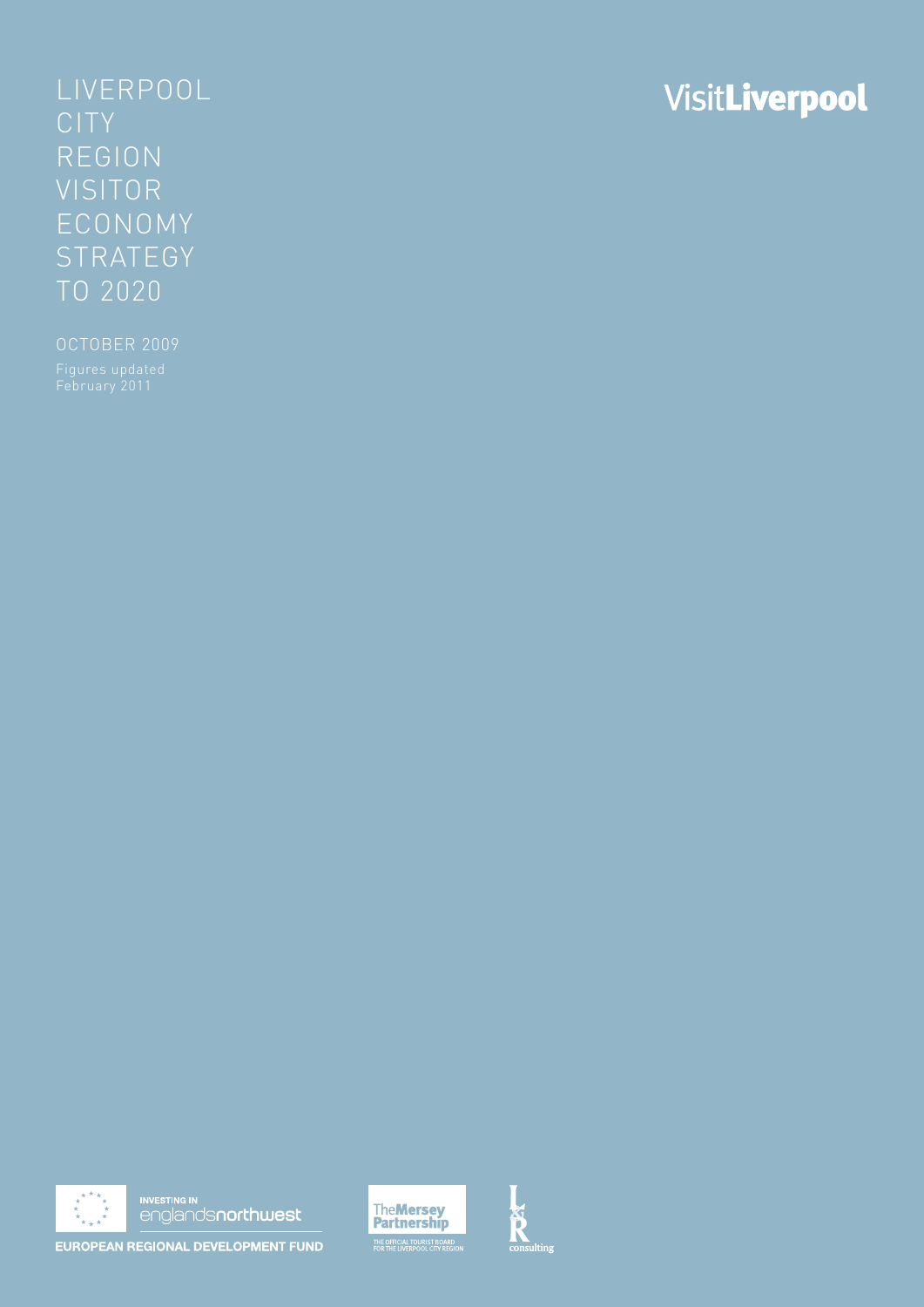

The independent economic model used for estimating the impact of the visitor economy changed in 2009 due to better information derived about Northwest day visitor spend and numbers. All figures used in this version of the report have been recalibrated to the new 2009 baseline. Other statistics have been updated where available. Minor adjustments to forecasts based on latest economic trends have also been included. All other information is unchanged.

**Septim** 

14.54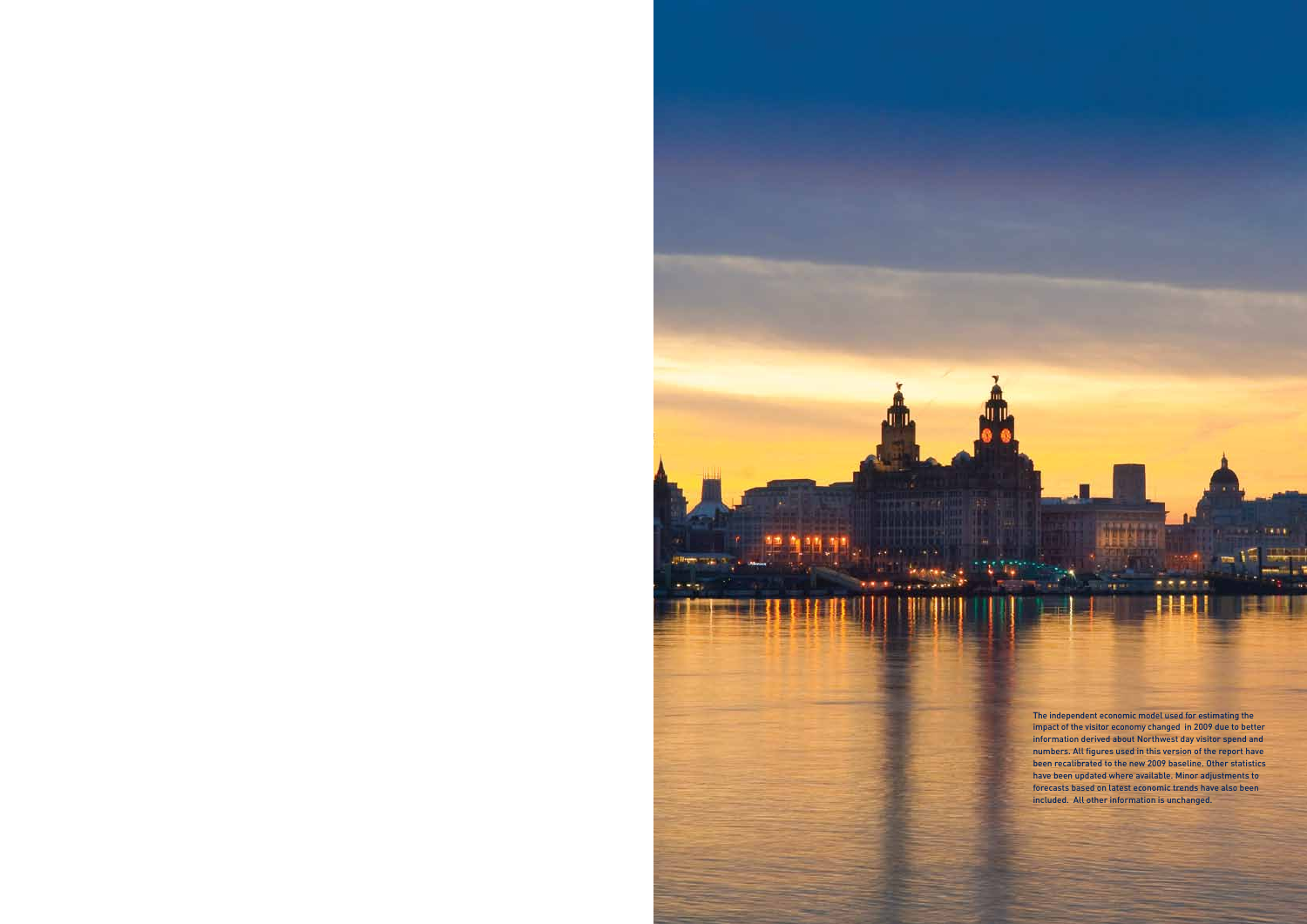

#### Vision: A summary

It is 2020 and the Visitor Economy is now central to the regeneration of the Liverpool City Region. The Visitor Economy supports 55,000 jobs (up from 41,000 in 2009) and an annual visitor spend of £4.2 billion (up from £2.8 billion).

Liverpool is now well established as one of Europe's top twenty favourite cities to visit (39th in 2008). What's more, following the success of its year as European Capital of Culture, the city continued to invest in its culture and heritage and destination marketing; its decision to use the Visitor Economy as a vehicle to address wider economic and social issues has paid dividends. Liverpool is not only one of the top five UK cities for short breaks, for conferences and for shopping and cultural visits but also one of the most popular areas in the UK in which to study, live, relocate and invest.

Annual occupancy in the city's 50 hotels is always above 70%. Large branded 4 star and budget hotels are complemented by an eclectic mix of stylish, individually designed 5 star boutique hotels, aparthotels and serviced apartments, as well as hostels catering for the international backpacker. Liverpool City Region boasts more gold and silver rated places to stay than any other comparable UK destination.

Liverpool is frequently voted one of the best places to visit in the UK due to the quality and breadth of its visitor offer.

The city is now renowned for its diverse and distinctive culture, for its iconic waterfront and

#### **CONTENTS**

| Vision: A Summary                            | 5  | The Leisure Market          | 17 |
|----------------------------------------------|----|-----------------------------|----|
| Aims and Objectives                          | 6  | <b>Festivals and Events</b> | 22 |
| <b>About This Strategy</b>                   | 6  | The Conference Market       | 23 |
| The Importance of the Visitor Economy        | 8  | Delivering the Strategy     | 24 |
| Key Drivers and Trends                       | 9  | Appendix A                  | 26 |
| Access, Place Making and Place Management 10 |    | Appendix B                  | 30 |
| The Rationale                                | 13 | Appendix C                  | 34 |
| The Marketing Approach                       | 16 | Appendix D                  | 41 |
|                                              |    |                             |    |

World Heritage Site, and for its festival spirit. It is particularly famous for its great sporting and music events and has a reputation for being a stylish and vibrant 24 hour city; popular with couples and singles of all ages. Good food, shopping and public transport underpin that offer and the City Region is famous for its friendliness, visitor welcome, its care for the environment and its distinctive visitor quarters, built around cultural hubs. Visitors travel out to attractions and destinations in other parts of the City Region and this has extended the length of the short break and therefore increased the value and reach of tourism in the City Region.

A focus on Liverpool city centre was the key to achieving this success but other parts of the City Region have also invested in their visitor offer and extended their appeal to particular target groups. Southport, for instance, has built on its reputation as a classic resort, successfully attracting national association conferences that are looking for a resort location. It also attracts the short break market and golfers, for whom, along with the Wirral Peninsula, it provides a base to explore England's Golf Coast, the finest stretch of championship links golf in the world. Day visitors from across the Northwest and beyond enjoy the improved access and visitor facilities on the coast, particularly in Sefton and Wirral, as well as the City Region's industrial heritage product. A particularly strong draw for visitors is the renowned collection of public artworks that has developed across the City Region, epitomised by St.Helens.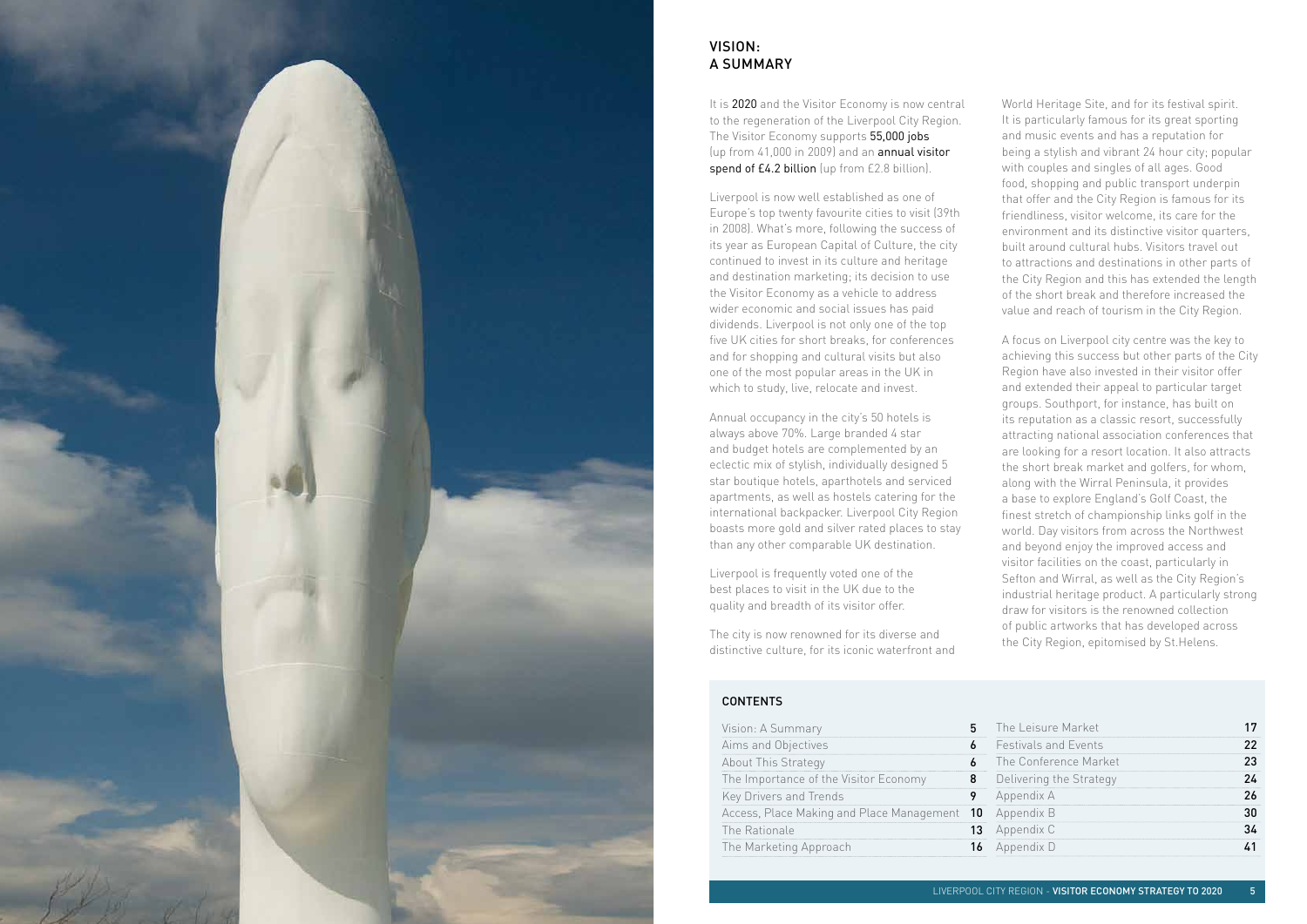The Northwest Regional Development Agency is tasked by the government with providing the strategic lead for tourism in the Northwest and is supported by five sub-regional Tourist Boards to which it provides core funding for both destination marketing and destination leadership and development activities. Additionally, in the Liverpool City Region, EU funding has been sourced via the NWDA to support these activities. The Agency's Tourism Strategy<sup>1</sup> sets out the following aims:

#### 1. Aims and Objectives

#### 1.1

Enhanced communication with the region's visitors

Higher levels of productivity and performance from the businesses operating in the Visitor Economy

Improved products and higher quality experiences for all of the visitors to the region

For the people who work in the Visitor Economy to have, and to be using, improved levels of skill

An improved infrastructure for the Visitor Economy

For all activity related to tourism and the Visitor Economy to be based on the principles of sustainable development

#### 1.2

The objectives of this strategy are aligned with these aims:

To provide high quality experiences for all visitors to the City Region by investing in our public realm, transport, visitor information, interpretation and destination welcome

To invest public and private funds to improve the range and quality of places to stay, places to eat and places to visit, continuing to improve our conference, exhibition and cultural venues and attracting major events to the City Region

To encourage higher productivity and improved sector performance by working with clusters of businesses to improve the quality of their operations and sharing best practice

To promote the Visitor Economy as a first choice career and to address skills gaps in the hospitality workforce including management and leadership, customer service and chefing

To develop the Visitor Economy in a sustainable and responsible way to minimise potential negative impacts and maximise benefits for local businesses and residents

To promote the City Region through a clear understanding of our destination brands, lead themes and target markets

#### 2. About This Strategy

#### 2.1

This is a Visitor Economy strategy for the Liverpool City Region to 2020 and follows on from the previous 'Vision 2015' strategy, The Liverpool City Region: Winning Tourism for England's North West. It provides a framework to help achieve our vision. It will help all stakeholders with a responsibility or interest in tourism and the Visitor Economy to prioritise activity and as a result work together effectively to optimise the performance of tourism as a key economic sector for the City Region.

#### 2.2

The City Region produces an annual Destination Management Plan (DMP) that sets out a rolling three year programme of tourism priorities and actions. This strategy provides a framework for that activity. It creates a longer term view and offers a wider perspective that can help prioritise more immediate action.

#### 2.3

Local District tourism plans are produced by Liverpool City Council (in preparation) and the local authorities of Sefton, St.Helens, Wirral and Halton (in preparation). These provide more detailed action plans for those specific Districts and complement this overarching strategy.

1 The Strategy for Tourism in England's Northwest 2003-2010 Northwest Regional Development Agency – Revised 2007

#### 2.4

Liverpool First (Liverpool's Local Strategic Partnership) has recently published its own vision for Liverpool 2024: A thriving international city, outlining the city's ambition's over the next 15 years and providing a context for driving forward culture and the Visitor Economy.

#### 2.5

The strategy takes its lead from the phenomenal success of Liverpool as the European Capital of Culture 2008. There were an estimated 15 million visits to cultural events and attractions during 20082 with nearly a quarter of all visitors to the city making their first ever visit to Liverpool. Total economic impact is estimated at £800 million. Staying visitor nights to Liverpool from elsewhere in the UK increased by 28%<sup>3</sup> during the year (against a backdrop of a small decline in nights in the UK as a whole) and Liverpool is now ranked at 86th in the world for convention business, up from 150th<sup>4</sup> the previous year. It leaves no doubt that Liverpool is a premier European destination. Liverpool is the lead brand for the City Region with the capability of growing the size of the overall visitor market in the Northwest. It is the destination where the greatest economic added value to the City Region can be achieved.

#### 2.6

Liverpool's renaissance illustrates the role that culture can play alongside other investment as a driver for regeneration. In the five years to 2008, the City Region has made substantial progress in improving both the quality of the destination offer and its reputation. This is particularly true of Liverpool city centre but also true of many other parts of the sub region. Most flagship investments have been delivered or are on track for delivery. Many other developments have helped to establish real critical mass and quality in the offer of the city and more widely.

#### 2.7

The challenge for the future is to sustain and build on this success and recognise that, notwithstanding progress to date, there remains much to do. Liverpool particularly needs to

improve its performance as a short break destination for UK visitors. It is currently 10th<sup>5</sup> amongst English cities in attracting UK visitors in contrast to its position as  $6th<sup>6</sup>$  amongst UK cities in attracting overseas visitors. The European Capital of Culture 2008 award has played an important role in turning around out-dated images of the city and it will be important to carry through the opportunities this presents. There is a need for further investment in the visitor experience – the quality of the public realm, the range and choice of things to see and do and places to stay, and the quality of the events and connectivity across all of the City Region to enable both Liverpool and surrounding destinations and attractions to work effectively together.

#### 2.8

The strategy recognises the importance of the people who work within the sector and the role they play in providing a quality experience for the visitor. Nationally7 , skills priorities are identified as management and leadership, customer service and chefing and these, along with destination awareness and language skills, remain the focus for Liverpool City Region for the foreseeable future. At the same time, the Visitor Economy's image and role as an employer and employment generator is still underplayed. The new industry focused diplomas<sup>8</sup> for young people offer the opportunity for tourism and hospitality businesses to present themselves in a new light to their future workforce.

#### 2.9

The Visitor Economy is now recognised as a driver for regeneration within the City Region and so has an important role to play in delivering the quality of life agenda and realising inward investment. The recently signed Multi Area Agreement<sup>9</sup> covering all the Boroughs that make up the Liverpool City Region sets out a series of unique proposals to support the delivery of improvements in the economic and social prospects of communities, residents and businesses. A focus on Culture and the Visitor Economy is one of four transformational actions that will deliver a step change in the economy of

2 Liverpool Culture Company 3 United Kingdom Tourism Survey, VisitBritain June 2009 4 ICCA rankings – Apr2009 5 United Kingdom Tourism Survey – Top Towns 2006-2008 6 International Passenger Survey 2005-2007 7 National Skills Strategy for the Hospitality, Leisure, Travel and Tourism Sector in England – People 1st 2007 8 Review of National Qualifications Framework and the Introduction of 14-19 Diplomas - 2009 9 Liverpool City Region Multi Area Agreement – June 2009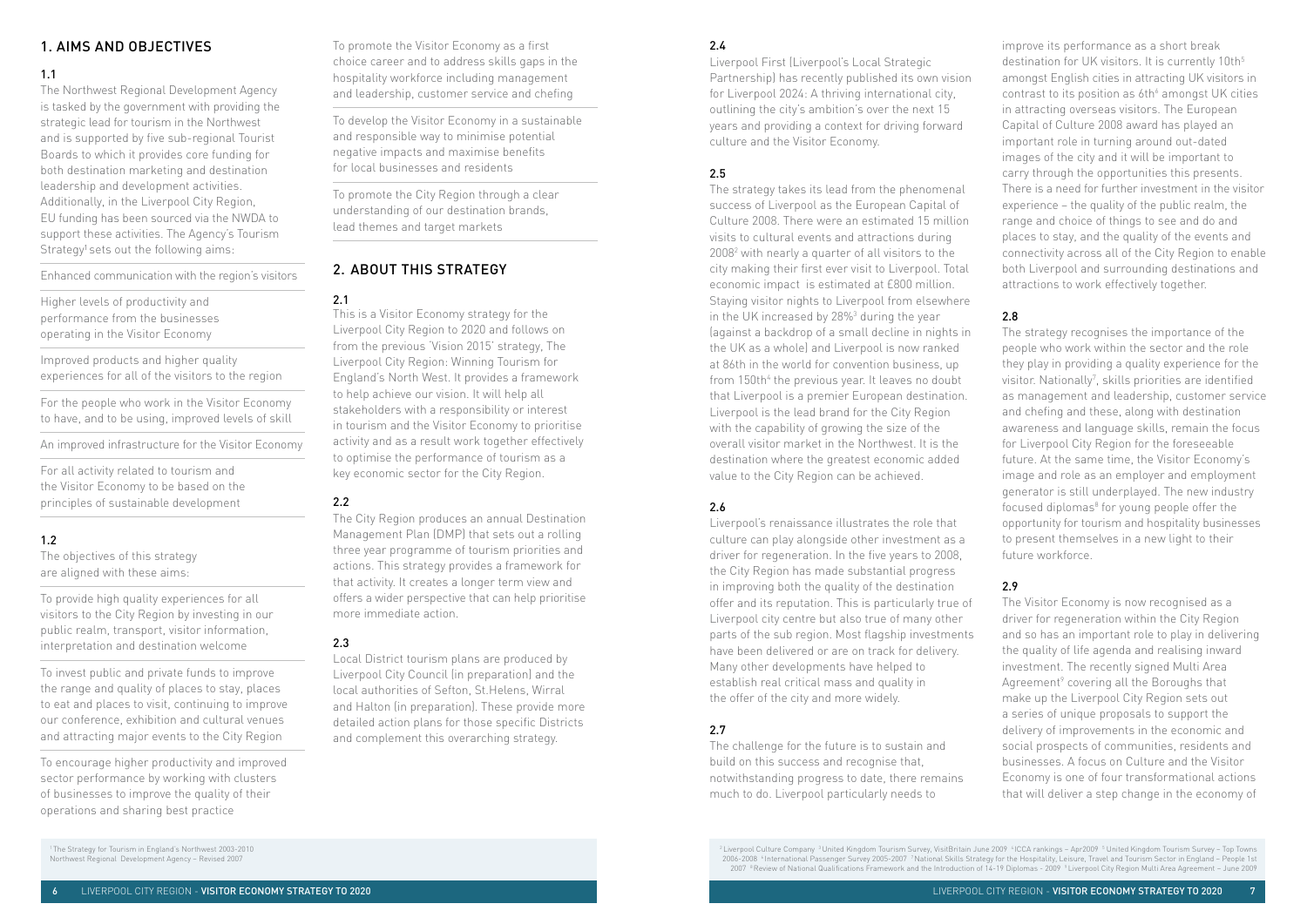the Liverpool City Region. The Visitor Economy is about creating and managing distinctive places that are good locations to live, work, invest and visit. Tourism is a key to unlocking potential. It has a vital role to play in place making and is therefore particularly important for those parts of the City Region undergoing significant regeneration. There needs to be close working between tourism and infrastructure investment at a City Region level to make this happen.

#### 2.10

The City Region is not homogenous and contains a wide variety of experiences with different target markets. There is a need to make sense of this from a consumer perspective and deliver fewer but clearer messages to different markets at the right point in the customer journey.

#### 2.11

The tourism industry in the Liverpool City Region is estimated to be worth £2.8 billion in visitor spend<sup>10</sup>. Liverpool and Southport $11$  account for the lion's share of that, together representing an estimated 78% of the tourism spend and a similar percentage share of overnight stays. A recent separate study undertaken for the Northwest estimates that leisure short breaks alone are worth £420m to the City Region<sup>12</sup>. Some 5m trips are made for business purposes each year<sup>13</sup>.

The success of this strategy is reliant on the City Region ensuring there are effective stakeholder partnerships in place to deliver development, management and marketing activity and to support businesses to help them achieve their potential. Importantly, stakeholders need to work together in clusters at a strategic and delivery level to ensure a joined up response to delivering an excellent visitor experience across the whole of the City Region. This is crucial given that public funding, which has underpinned much investment in the Visitor Economy to date, is diminishing and new funding models are required to continue progress made to date.

#### 3. The Importance of the Visitor Economy

#### 3.1

The Visitor Economy makes a significant direct contribution to the economy of the City Region through visitor spend. This spend creates demand for new and additional services that lead to the creation and growth of small businesses. It also helps support employment in the City Region across a wide range of sectors that deliver services to visitors and also to tourism businesses.

#### 3.2

<sup>10</sup> STEAM 2009 11 Includes all of Sefton Borough in which Southport is the main destination with a concentration of visitor accommodation 12 England's Northwest Staying Visitor Survey, 2007-8, Northwest Development Agency 13 Business Tourism to the Northwest, 2008, Northwest Development Agency 14 STEAM 2009

#### 3.3

Tourism spend supports 41,00014 jobs. Recent extensive investments in the retail experience in Liverpool, the opening of new hotels and visitor attractions together with the planned expansion of Liverpool John Lennon Airport with a projected increase to 12.3 million passengers over the next 20 years, suggest that these figures will grow further in the immediate future. The City Region is on track to create an additional 14,000 jobs by 2020.

#### 3.4

will remain key competitors for city breaks. Britain as an established destination will continue to appeal to the US and European markets and will attract its share of visitors for the emerging BRIC<sup>15</sup> markets as well.

The Visitor Economy also helps sustain demand for cultural, sports and leisure facilities that improve the quality of life for people living in the region. It can support the care and management of historic and natural environments. At a local level, tourism can be used as a focus for regeneration and can help sustain the viability and vitality of local services such as shops, cafes, pubs, local museums and leisure facilities.

#### 3.5

By focusing on the Visitor Economy and its ability to create exceptional places within the City Region, this strategy maintains that many of the wider social, environmental and economic goals of the City Region can also be achieved. The emerging new Regional Strategy for the Northwest which brings together for the first time spatial and economic planning, provides a platform to spell out this wider significance of the Visitor Economy in areas such as:

Innovation and entrepreneurship – the Visitor Economy offers a broad range of business start up opportunities for a wide variety of people

A wide body of knowledge and expertise exists within the sector – through the private and public sectors, Tourist Boards, Regional Development Agency

Business Link and the Higher Educational Institutions - this helps maximise the contribution of the Visitor Economy to the broader economy

Sustainable economic growth is founded on the longevity of the core culture and heritage assets of the region

Connectivity and transport linkages

The spin–off benefits to other sectors and inward investment of further raising the profile of the region

Improvements to health, wellbeing and sense of civic pride through participation and volunteering in culture, sporting and heritage activities

Entry level employment opportunities provided by the Visitor Economy for disadvantaged communities

Supply chain benefits through a concentration on local sourcing

#### 4. Key Drivers and Trends

This is a strategy to 2020. It is helpful to look at what trends tell us about how the future might look to help inform long term planning.

#### 4.1

The trend in visitors taking short-breaks is predicted to continue, driven to a large extent by city and cultural breaks and influenced by the experience economy which, in turn, is driven by the desire for the real, the distinctive and the personal.

#### 4.2

Competition will remain fierce between UK destinations to get their slice of this market, particularly the higher spending sections of it. European destinations that are considered easy to get to, safe to visit and which have regular budget flights from London and regional airports

#### 4.3

Future scenarios suggest that the knowledge economy and the creative industries will be important drivers for successful economies. Indeed investment in these sectors is already recognised and underway. These drivers will be underlined by the quest for an improved quality of life and for personal fulfilment. A focus on the local and on re-energising communities will seek to counter a corporate world and the global economy.

#### 4.4

Festivals, events and spectator sports have an important role to play in satisfying these needs and provide an opportunity for visitors to become part of a community and join the 'tribe'; sharing an experience with like minded people. It will be important for the Liverpool City Region to capitalise on its strong festivals and spectator sports offer and to develop that further.

#### 4.5

Trends also point towards an increasingly demanding consumer. This means ensuring the visitor experience meets and exceeds expectations, provides opportunities to explore, learn and, importantly, the potential to personalise a visit; to experience a unique moment. Some visitors are increasingly aware of their environmental footprint and may demand services that are procured in an environmentally responsible manner. Good customer service and well maintained destinations and facilities are expected; they are a baseline, not a selling point.

#### 4.6

Destinations have to respond to all these demands in equal measure to meet and exceed visitor expectations. That is a hard balance to achieve with ever increasing expectations of service and facilities set within a well designed and well managed environment and frequently against a back drop of diminishing resources.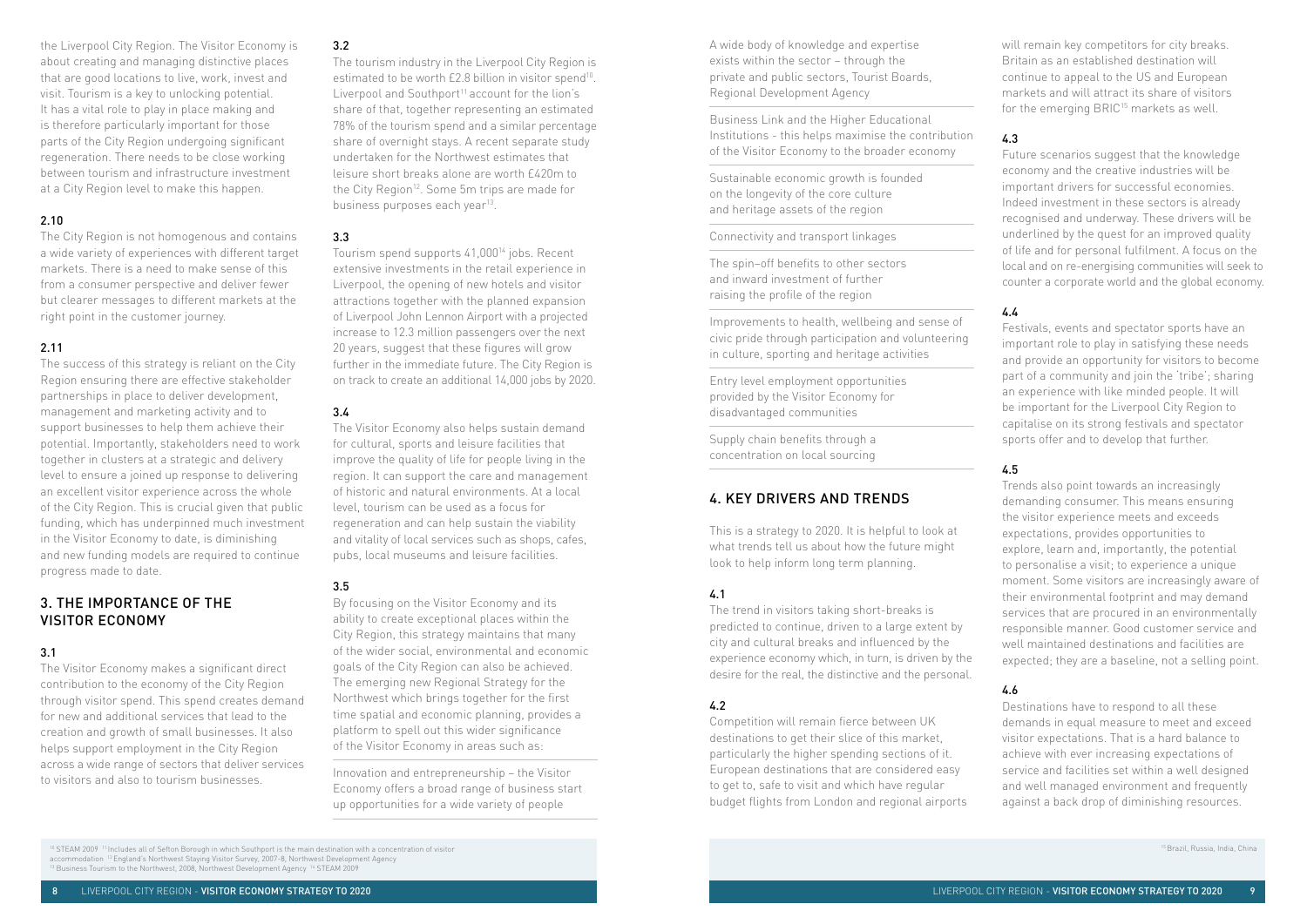The growth in booking short breaks and planning holidays online provides opportunities and challenges for the industry to respond creatively and quickly to the potential of digital communication. Marketing must speak to the individual and in a noisy, competitive marketplace achieving the distinctive is increasingly challenging.

#### 4.8

This strategy responds to these trends by clearly identifying the main destinations, markets and themes that communicate the key experiences the City Region offers. This should help prioritise investment for the stakeholders working within it.

#### 4.9

At the same time the strategy recognises the need to accommodate the opportunities for visitors to personalise their trip, to explore and become part of the community. It provides for this by highlighting the need to identify and invest in distinctive quarters, festivals and activities.

#### 5. Access, Place Making and Place Management

#### 5.1

Access to a destination is a crucial element of the visitor experience and Liverpool City Region is well served by a variety of road, rail, water and air-based access points. As a City Region we need to continue to invest in improving access to and movement around our region. Specifically, the completion of the Edge Lane corridor core arterial route into the city centre and the Mersey Gateway in Halton are priorities for the Visitor Economy. Liverpool's improved rail connections with London have received an additional boost with the potential for a West Coast high speed rail link significantly reducing the future journey time from London. This could enhance opportunities for attracting longer haul markets to Liverpool who currently just visit the capital. Improved rail connections to Southport from the North would also enhance the resort's business and leisure market opportunities.

Growth in European short breaks to Liverpool has mirrored the growth in low-cost airline routes to Liverpool John Lennon Airport. Future growth of the Visitor Economy will benefit from the Airport's continued physical expansion (to accommodate a potential 12.3 million passengers by 2030) and its success in attracting new long haul routes especially from the US as well as strengthening links with established routes into Manchester International Airport.

Liverpool is generally well served by internal public transport links but visitors would undoubtedly benefit from improved circulation resulting from major schemes such as Mersey tram.

#### 5.2

The role of access points as gateways to the destination cannot be underestimated as very often they form the visitor's first impression. Icons such as the Runcorn-Widnes Bridge to the South and Jaume Plensa's *Dream* alongside the M62, combined with the increasingly popular canal network - linking directly into Albert Dock from the North, provide just a few examples of how high quality public realm at gateway arrival and access points can enhance the visitor experience and present a sense of 'arrival'.

#### 5.3

Great destinations are about places that are designed and managed to reflect the shared aspirations and values of all their stakeholders and which present a very clear proposition to visitors and deliver a consistent experience. These principles are evident in the quality of design of buildings and public spaces, in the visible commitment to supporting culture and creativity and in the commitment to promoting excellence of welcome, service and customer relationships including guides and Tourist Information Centres.

#### 5.4

Equally, these principles can be applied to the creation and good management of distinctive quarters with a strong sense of identity. This requires careful development and management of all the underpinning aspects of the destinations in the City Region that are essential to achieving an excellent visitor experience.

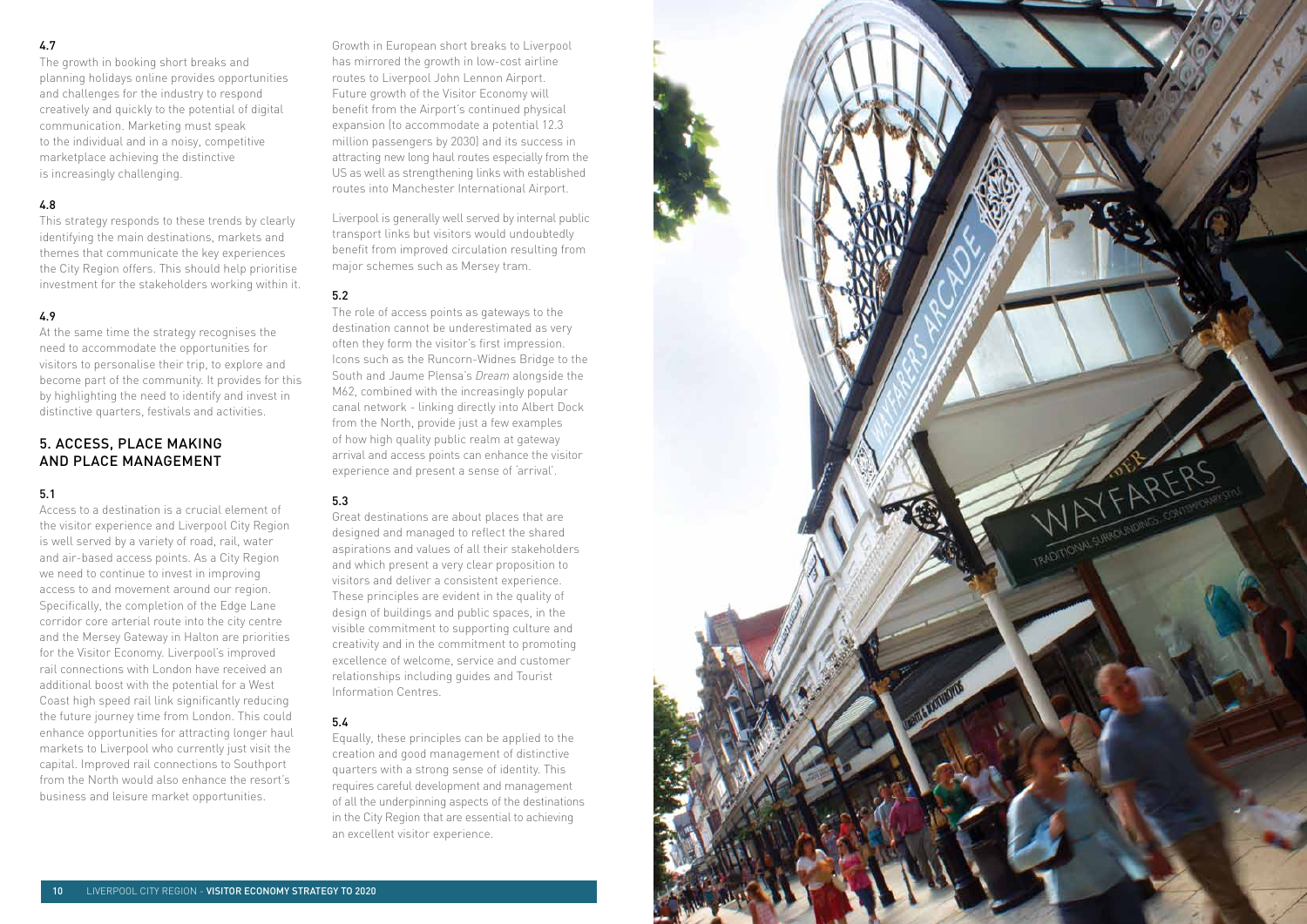These include the retail offer, the food and drink experience and festivals and events. It also includes the hygiene factors; the details that complete the experience and which are part of good visitor management and include the management of public spaces, toilets and car parking, clear and consistent signage, and good public transport both to and within the destination.

#### 5.5

The City Region will create a mosaic of distinctive quarters, prioritising investment in them to help drive new and additional visitors. This requires a holistic approach to recognising that it is the combination of investment in the public realm, in providing businesses with the environment and support to excel, the delivery of good information and a vibrant environment to a consistent quality that meets and exceeds expectations that is the recipe for success. Not only should the quality match expectations but investment needs to take place in a way that underlines the sense of place; responses should be creative not corporate. There is a significant role for local authorities, as guardians of the planning and development process, to assist in the implementation of this and to work closely with the Visitor Economy to foster this approach within development proposals.

#### 5.6

Within Liverpool the key early areas for focus are Liverpool Waterfront, the World Heritage Site, Hope Street, The Ropewalks and the Cavern Quarter; each quarter is reaching a point in its destination life cycle where there are opportunities to refresh, re-brand and reinvest to attract visitors. These areas are using a product/market matrix to help inform thinking on investment priorities. This model may be of value to others. In due course other areas will be added including the Baltic Quarter and Chinatown.

#### 5.7

In Southport key areas for focus will be Lord Street (experience retail & emerging cultural offer, including the Cultural Centre); the seafront offer (Kings Gardens and Marine Park); West Street (diversifying and uplifting the evening economy); Market Street and Market Hall (nurturing creative industries).

Preliminary research commissioned by TMP<sup>16</sup> indicates continuing strong demand for 3 star and budget accommodation in Liverpool over the next decade, scope for further innovation and boutique brands (including 5 star) and, post 2012, further 4 star hotel potential. The actual number of rooms required will depend on the rate of economic growth the City Region experiences. Outside of Liverpool there are also opportunities for 3 star and budget accommodation and in selected locations opportunities for 4 star, possibly 5 star (e.g. Wirral Waters) and boutique operations (e.g. West Kirby and Southport).

#### 5.8

Elsewhere in the City Region initial priorities for investment in the quality of the visitor experience and in presentation and management will be the coastline of the Wirral Peninsula and Sefton, West Kirby, Port Sunlight, Prescot and St.Helens town centre, building on the cultural hub of George Street.

#### 5.9

Stakeholders will use master plans and key regeneration plans for sites and areas as routes to deliver leisure investment and help ensure specific visitor needs are clearly articulated and taken on board. This approach will help embed tourism more strongly within the economy and within place making and regeneration.

#### 5.10

Integral to a place shaping and placement approach is ensuring that every stage of the visitor journey meets and exceeds expectations.

This will require ongoing analysis of gaps in both the quality and range of the visitor offer in comparison to competitor destinations.

#### 5.11

Hotel investment is a good barometer of the success of the Visitor Economy. The City Region's hotel offer has grown exponentially with the number of hotel rooms virtually doubling in the last decade. In the city centre the number of rooms has increased from 1500 in 1998 to over 4,000 at the end of 2009. The pipeline of hotel developer intent remains strong and the City Region will seek to attract those brands and accommodation styles that complement its conference, culture and heritage offer.



There is also huge untapped demand for at least one high quality Caravan Club touring caravan site close to Liverpool.

The strategy is to continue to develop the City Region's accommodation offer in line with growing demand so that a minimum annual occupancy of 70% for all businesses is achieved, room yield continues to grow thus enabling re-investment and continuous quality improvement. Recognition of the quality of places to stay will be evidenced by a growing number of businesses achieving gold and silver awards and other regional, national and international recognition (see Appendix C for hotel growth projection).

#### 6. The Rationale

#### 6.1

What is distinctive about the Liverpool City Region is the concentration of culture and heritage within Liverpool which extends to other parts of the City Region. Liverpool has the highest concentration of cultural and heritage venues in a UK city outside of London. Traditionally, Liverpool's culture was perceived to be about its association with The Beatles, football and its maritime heritage – these remain important icons for the city but its reputation as a European Cultural Capital now complements and broadens that appeal. This provides huge potential for the city as a destination but also creates an opportunity for cultural and heritage attractions elsewhere in the City Region to punch above their weight.

#### 6.2

Culture is recognised as a critical component of the continued economic and social renaissance of the Northwest region and a critical mass and excellence in culture are essential prerequisites for a competitive region. The Liverpool City Region has an important contribution to make to that agenda recognising that investment in culture is investment in the economy, in GVA, in jobs and in the community.

#### 6.3

Investment in public art, in cultural, music, food and drink, and heritage festivals, and in sporting events as well as in cultural institutions and sports facilities, means that culture and heritage is embedded in the experience; it is what defines the sense of place in Liverpool City Region. It is the tourism DNA of the City Region.

#### 6.4

This investment needs to be continued but importantly backed up by ensuring that all aspects of the visitor experience meet the same challenging levels of quality and creativity and contribute to creating distinctive places that reinforce these cultural and heritage credentials and meet the needs of future market priorities.

#### 6.5

Much of what makes the City Region visually distinctive is its waterfront or seafront location. Of course, only a strip of the City Region is actually on a waterfront or by the sea but it is frequently these locations that present strong differentiated destinations with associated visitor development opportunities. The iconic waterfront of Liverpool with its changing skyline is recognised the world over; the £4.5bn transformation of Wirral's waterfront through the Wirral Waters project will create a worldclass destination on the opposite bank of the river. The classic resort of Southport and the rural coast of the Wirral Peninsula and Sefton offer a contrasting but equally high quality waterfront offer. Landmarks such as the River Mersey, the Royal Liver Building, Mersey Ferries and the Gormley sculptures reinforce the iconic status of the City Region's waterfront.

16 Hotel Futures 2009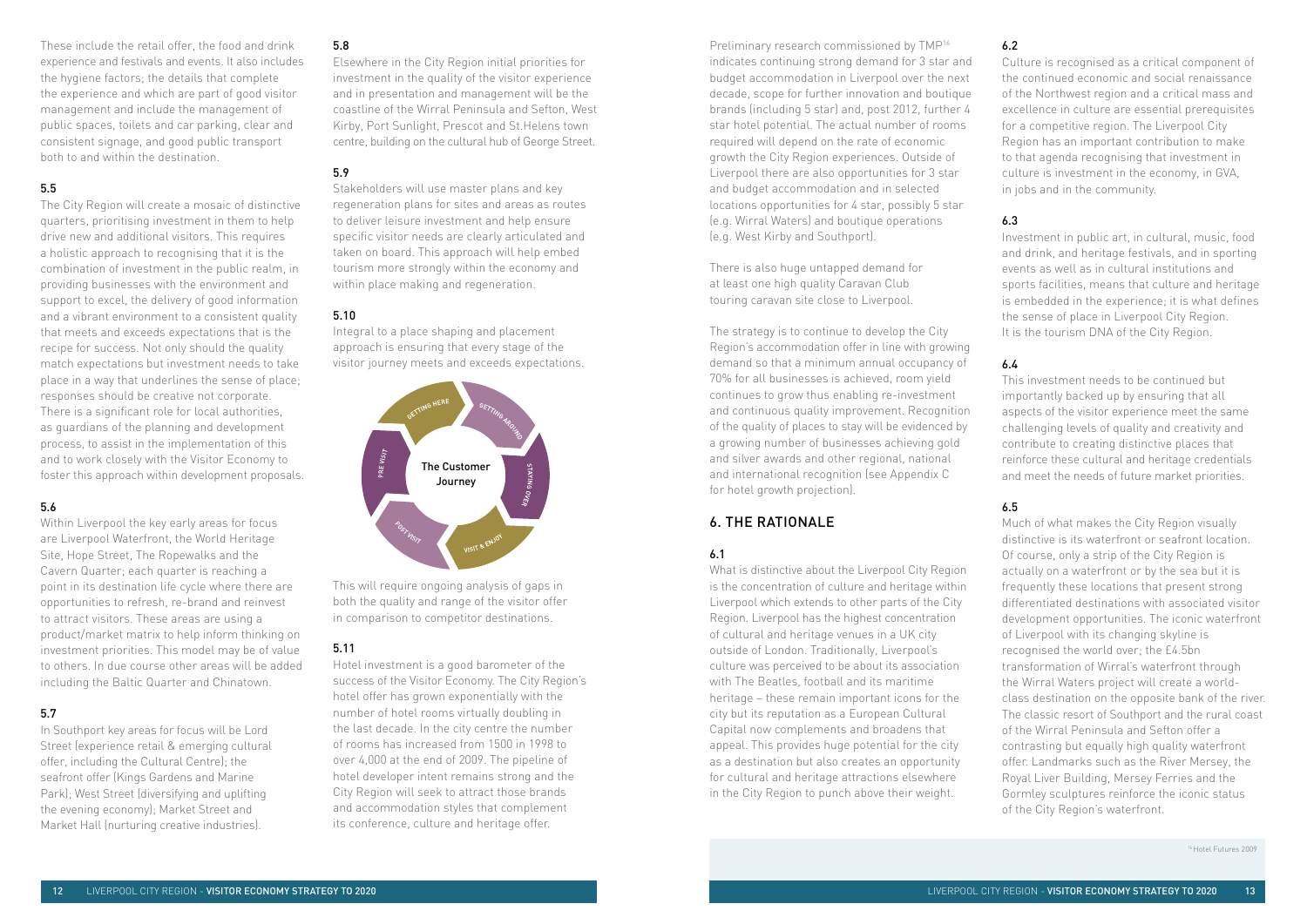

It makes economic and promotional good sense to play to these strengths. Therefore the strategy focuses on developing these two assets – Liverpool and the City Region's coast and waterfront - to realise the potential of the Visitor Economy of Liverpool City Region.

#### 6.7

These assets will be complemented by placing a strong focus on the conference sector which offers significant international and national top tier opportunities for Liverpool and also nationally for Southport, capitalising on recent investment in world class facilities. Together these are the assets that have the strongest potential to grow the overall size of the market in the Northwest.

The profile of staying visitors in Liverpool is younger and more cosmopolitan than traditional city destinations such as London and Edinburgh. At the same time the concentration of cultural assets means it performs well in the markets looking for high quality museums and cultural attractions. Liverpool is therefore well placed to target the three high spend markets - Cosmopolitans, Style Hounds and Traditionals<sup>18</sup>.

#### 6.8

Market intelligence for short breaks in the Northwest<sup>17</sup> demonstrates that most destinations are in competition with each other to become the visitor's destination of choice. Therefore it is important to continue to lead with the strong destination brand of Liverpool, to support this by capitalising on specific opportunities for the resort of Southport and to strengthen dispersal activity to ensure the whole of the City Region optimises the economic opportunities of the Visitor Economy.

#### 6.9

#### 6.10

Cosmopolitan and Traditional markets are independent minded and that provides the Liverpool City Region with a particular opportunity to increase the proportion of shortbreak visitors to Liverpool exploring the City Region more widely during their stay. Cosmopolitans in particular are

early adopters and willing to try out new experiences. However they are also sophisticated well-travelled markets with corresponding expectations of quality.

#### 6.11

<sup>17</sup> England's Northwest Visitor Survey, 2007-08 <sup>18</sup> See Appendix B for definitions and more information on these market segments 19 Over half of all jobs supported by tourism in the Northwest are dependent upon spending by day visitors - Draft report: Understanding Tourism's Economic Impact – Regeneris Consulting - Apr 09

The Northwest is a large region stretching to the borders of Scotland in the north, to Wales in the west and to the West Midlands to the east. People living in the Northwest are an important source of day visits and people also travel within the region for an overnight stay. These shorter regional overnight stays are important for all destinations but especially those that are looking to raise and grow their profile as places to visit, work and invest. Like all visits the quality and type of experience must meet the needs of target audiences to succeed and ensure visitors are delighted by their experience.

#### 6.12

Conversely, Liverpool in particular, is in a strong position to act as an international gateway to other areas of the Northwest, potentially performing the role of a touring centre for onward journeys to the Lake District and other areas of the Northwest and beyond. The Wirral Peninsula sits between the two attack brands of Liverpool and Chester and draws on visitors to both cities whilst St.Helens, Knowsley and Halton sit at the heart of the Northwest motorway network with locational advantages that can pull in leisure and business travellers to both Manchester and Liverpool.

#### 6.13

There is a need to recognise the important role of day visitors in generating spend in the region and therefore providing year round support for the vitality of tourism businesses and the wider Visitor Economy19. Day visitors have the choice to travel outside the region for their leisure days out. The range and quality of the visitor attractions, leisure, retail and eating out experiences in the Liverpool City Region must aim to encourage more day visits to take place in the Northwest. Families are important markets for day visitors and there needs to be further investment in family friendly facilities across the City Region if we are to extend our market reach.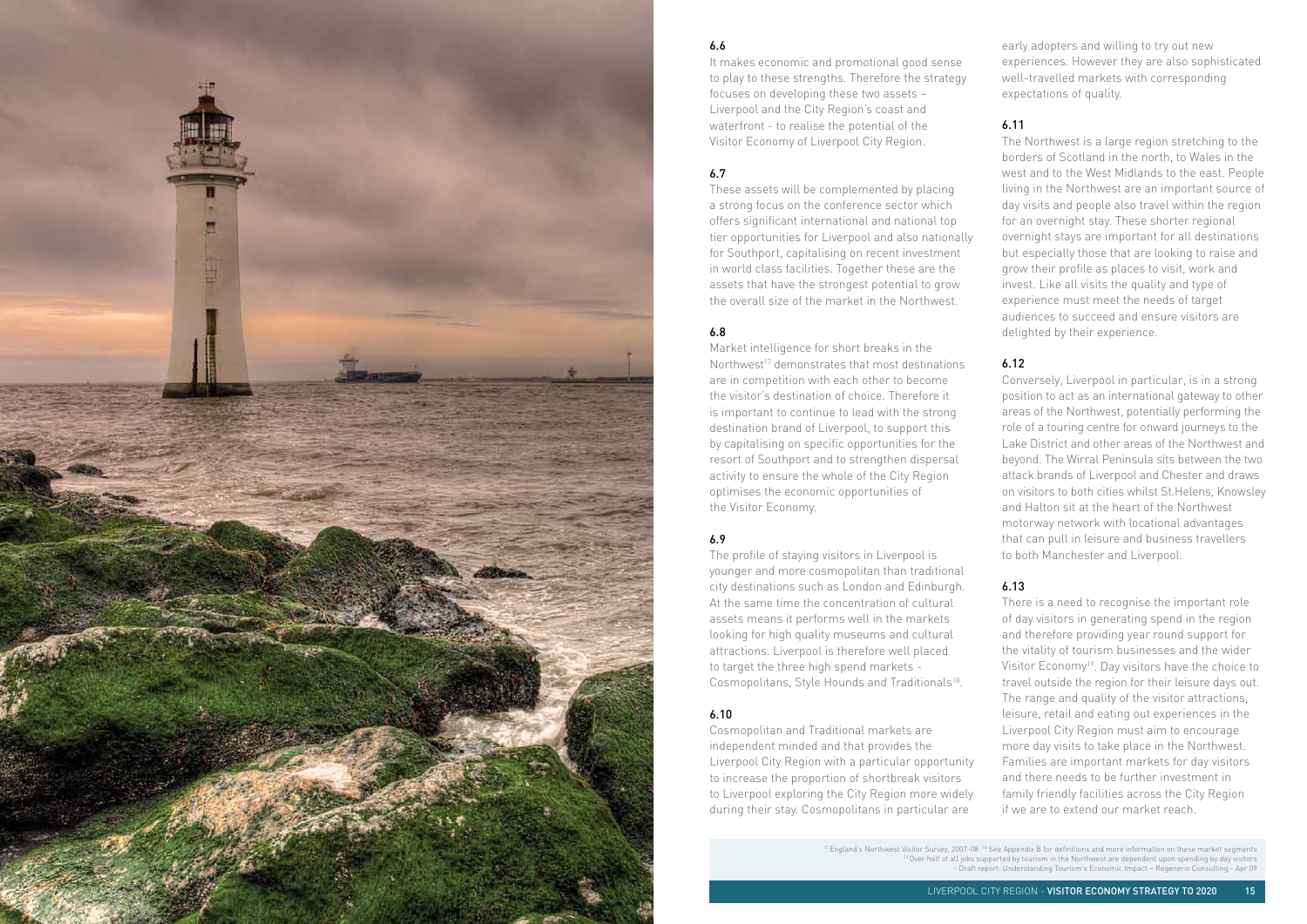The City Region performs strongly in the day visitor market and needs to strengthen that position. The recent Day Visitor Survey for the Northwest shows that a day visitor to the Liverpool City Region has travelled further and stays marginally longer than a day visitor to other parts of the region. They are attracted principally by the range and quality of the museums, galleries and other attractions and for spectator sports. This reinforces the importance of culture as a key driver across all markets. Day visits driven by cultural activities such as a visit to the theatre or to a visitor attraction are higher spend visits too. The City Region's coastal and rural offer also adds a further significant attraction for day visitors seeking a less urban-based experience.

#### 6.15

Shopping is an activity undertaken across all visitor markets, across all ages and for most types of visit. For day visits it can be a key driver, main activity and principal area of spend. The significant investment in the shopping experience at Liverpool ONE has ensured the city is placed to compete with the best in the region. Further investment in distinctive city quarters such as Ropewalks will complement the mainstream with the unusual and unique to deliver the quality and choice of shopping 21st century visitors expect from a major international city. Shopping will continue to be a driver for regional day visitors to the city and also to Southport, particularly the specialist shopping in and around Lord Street.

#### 6.16

Leads with Liverpool – recognising that recent investment in the city's Visitor Economy has consolidated its position as a major European cultural destination.

The success of a market-led approach is reliant on each part of the City Region being clear about which of its cultural assets best meets the quality and experience needs of different target markets and then undertaking appropriate investment in destinations to enable them to fully participate in relevant City Region marketing activity. Each area will invest in improving their product and experiences to maximise the opportunities drawing on the good regional market intelligence about the needs of target market segments to inform this process.

#### 7. The Marketing Approach

# LIVERPOOL<sup>+</sup> CULTURE<sup>+</sup>

#### 7.1

There is one lead destination brand for the Liverpool City Region and that is

• Liverpool

#### 7.2

Two further destination brands have considerably smaller but nonetheless significant resonance with the out of region consumer

- Southport
- England's Golf Coast

#### 7.3

The City Region will optimise its impacts from the Visitor Economy by focusing its investment and particularly marketing effort to support those three destination brands in proportion to their potential impact.

#### 7.4

Thematically, investment and marketing will be optimised by focusing on the two key themes of

- Culture and heritage
- Conference tourism

#### 7.5

The thematic approach will be evident in destination marketing activity led by the Tourist Board. It will lead with the key theme assets such as the leading cultural institutions in Liverpool, the World Heritage Site, ACCLiverpool, Southport Theatre and Convention Centre but will connect with the wider City Region offer through marketing collateral and visitor information.

#### 7.6

This strategy is clearly recommending an approach that:

#### Focuses on activity that will expand the size of the overall visitor market in the Northwest -

and not just recycle existing visitors or increase market share at the expense of other Northwest destinations - in this way the greatest economic added value will be achieved.

#### Recognises the distinct and specific destination opportunities of Southport and capitalises

on the investment that has taken place in the resort. Where it makes good market sense links with Liverpool will be strengthened.

#### Maximises the potential of the events and product in the rest of the City Region in areas where there are specific acknowledged strengths.

#### 7.7

At the same time the strategy

Values the role of the day visitor in delivering and sustaining visitor destinations, in creating year round demand for interesting and varied products and retaining visitor spend in the Northwest. Key locations with more to offer the day visitor market include the coastline of Sefton and the Wirral Peninsula – particularly New Brighton and West Kirby, Port Sunlight, St.Helens and specific individual attractions throughout the City Region, including attractions in both Knowsley and Halton. In addition, both Liverpool's retail offer and the cruise liner terminal add to the city's appeal to attract day visitors.

Recommends investment in the total visitor experience and in raising the quality across all of the City Region to enable key destinations to achieve their tourism potential. It acknowledges the role that locations outside of the City Centre can play in developing a sense of arrival through interesting gateway features such as Jaume Plensa's *Dream* at Sutton Manor by the M62 in St.Helens, but also recognises that consistently high quality public realm throughout the destination is essential to the visitor experience.

Proposes to streamline marketing activity that puts out fewer but stronger messages to target markets – to deliver an improved return on investment, following through marketing and promotional activity and making effective use of limited resources.

Values and invests in market intelligence that is robust and consistent to inform decision-making, measure progress and evaluate success.

#### 7.8

The priorities and actions for the strategy are designed to be market-led and customer facing. That means stakeholders putting the customer at the heart of decision-making and prioritising action.

#### 8. The Leisure Market

#### 8.1

Liverpool City Region will deliver the strategy through a destination and theme approach. It will lead with and focus resources on the premier brand of Liverpool and with the inter-related theme of culture and heritage. It will also capitalise on the particular opportunities presented by the Classic Resort of Southport and England's Golf Coast.

#### 8.2

It is important to understand the real drivers behind new additional leisure visits to the region. There are just a handful of destinations or attractions and events in the City Region that in their own right are powerful enough to drive new leisure business to the area, as illustrated on the following page: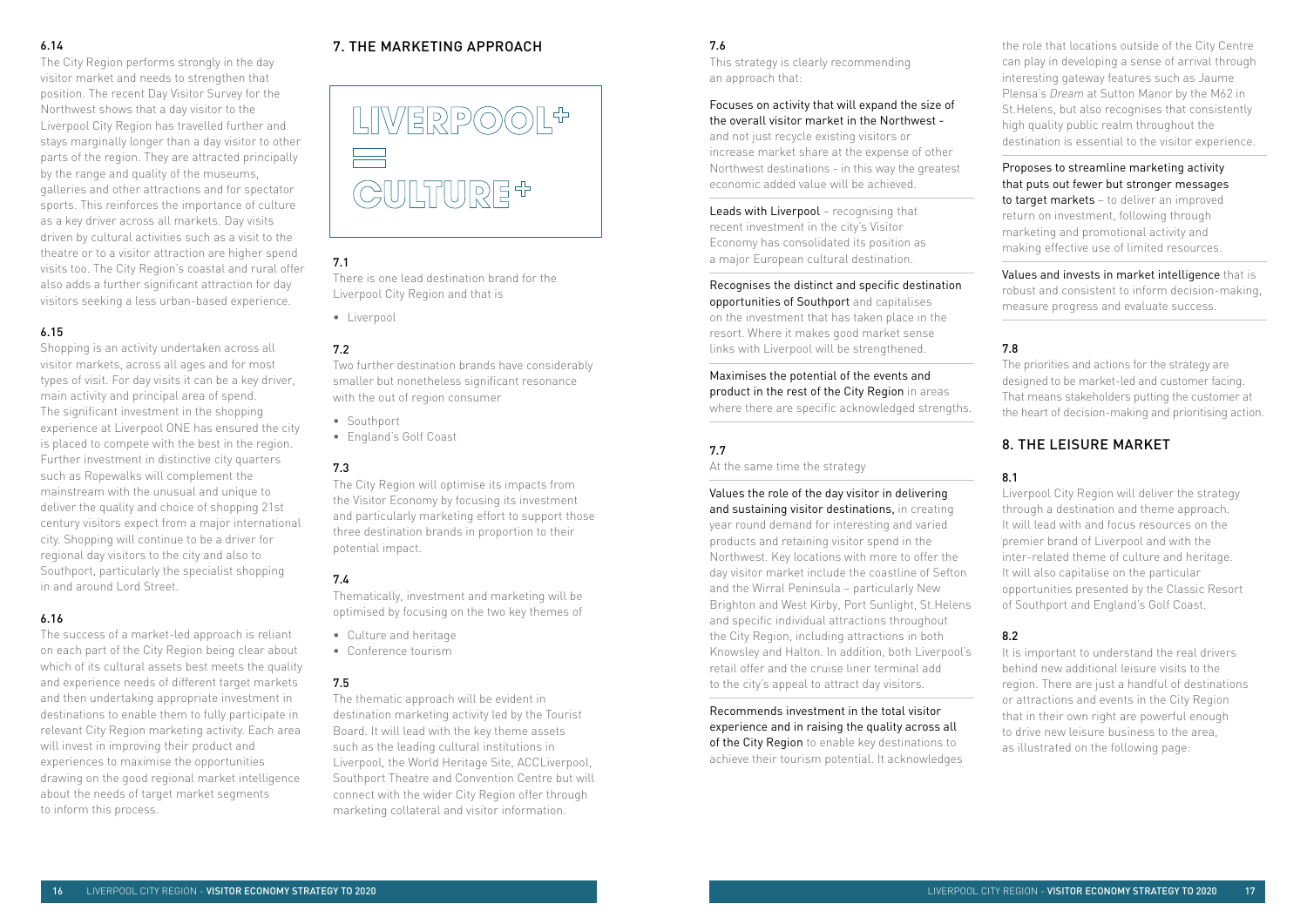| DRIVERS OF SIGNIFICANT <sup>20</sup> NEW LEISURE VISITORS TO LIVERPOOL CITY REGION |                                                                               |                                                        |                     |           |  |  |  |  |  |
|------------------------------------------------------------------------------------|-------------------------------------------------------------------------------|--------------------------------------------------------|---------------------|-----------|--|--|--|--|--|
|                                                                                    | INTERNATIONAL                                                                 | <b>UK OVERNIGHT</b>                                    | <b>REGIONAL DAY</b> | LOCAL DAY |  |  |  |  |  |
| Liverpool                                                                          | Yes                                                                           | Yes                                                    | Yes                 | Yes       |  |  |  |  |  |
| Southport                                                                          | No                                                                            | <b>Yes</b>                                             | Yes                 | Yes.      |  |  |  |  |  |
| England's Golf coast                                                               | Yes                                                                           | Yes                                                    | Yes                 | Yes       |  |  |  |  |  |
| Port Sunlight and West Kirby                                                       | No                                                                            | <b>Yes</b>                                             | Yes                 | Yes       |  |  |  |  |  |
| Wirral and Sefton coast                                                            | No                                                                            | Potentially                                            | Yes                 | Yes       |  |  |  |  |  |
| New Brighton, Crosby,<br>George Street, St. Helens                                 | No                                                                            | Potentially                                            | Yes                 | Yes       |  |  |  |  |  |
| Selected attractions<br>and events                                                 | A small number of<br>Beatles, sport and<br>cultural events and<br>attractions | A small number of<br>sport and cultural<br>attractions | Yes                 | Yes       |  |  |  |  |  |
| Other attractions<br>and events                                                    | No                                                                            | <b>No</b>                                              | Yes                 | Yes       |  |  |  |  |  |

Visitors often have multiple motivations for visiting a destination and clearly it is the total experience of an area that makes it really attractive to the first time visitor. The above table does illustrate however the need to focus on those brands and themes that will attract new, additional overnight visitors to the area in marketing communications. Other attractions and places tend to deepen and broaden the visitor experience and overall appeal to target markets, playing an important role in the Visitor Economy as well as generating visitors primarily from the Northwest region.

#### 8.4 Lead with Liverpool

Liverpool will continue to capitalise on its culture targeting the international and national city break markets. The objectives are:

#### To strengthen the city's position as a short break destination with higher value UK

markets – Liverpool will use its culture and heritage to continue to change perceptions of the city. The appeal of Liverpool to younger people and the powerful draw of the City Region's culture and heritage means it is well placed to target the three high spend markets, Cosmopolitans, Style Hounds and Traditionals. It will target younger singles and couples of all ages in London and the South East, where there is a concentration of these markets. The needs and expectations of these markets will inform destination investment priorities.

<sup>20</sup> 'Significant' means tens of thousands of general leisure visitors attracted by the destination in its own right and does not include visitors attracted by specific events or sporting opportunities

Furthermore, there are opportunities to convert business tourists attending conferences in the city to extend their stay for leisure purposes; similarly cruise passengers once Liverpool has secured its turnaround cruise port status.

To become a primary short break destination for international visitors and secure its position in the top five UK towns and cities visited by visitors from overseas – Liverpool holds a strong position in the league table for international visits but it needs to work hard to sustain that in the face of stiff competition that is investing strongly in new product and in leisure marketing. We will target the European markets arriving at gateways to the UK, taking particular advantage of the expansion of destinations served by the North West's airports. Initial focus will be on Ireland, Spain and the Netherlands but most European countries with direct air links to the Northwest have potential. It will also target the long haul markets of US and Japan. In the longer term, it will investigate the potential of emerging long haul markets such as Brazil, Russia China and India.

To use Liverpool to drive additional visitors to other parts of the City Region - The City Region will undertake marketing that responds to the independence of spirit of the Cosmopolitan and Traditional markets and in a way that encourages these visitors to explore the City Region further during their stay and targeting experiences that can meet market expectation. This will help increase dispersal of visitors from Liverpool to other parts of the sub region.

#### To deliver an excellent destination experience that exceeds expectations to strengthen the competitive positioning of Liverpool in the marketplace –

Liverpool will invest in its arrival points and gateways and will continue to drive up standards of customer service and destination management to ensure that they consistently reach and exceed expectations for a premier league city. The Liverpool Waterfront and the World Heritage Site are critically important in this respect and world class standards need to be set and maintained. Investment in creating a mosaic of distinctive zones that are well-designed and maintained, with coherent and consistent signage connecting them, will help deliver a legible city that visitors can find their way around easily and safely; clear about the personality and experience to be found in the different quarters.

#### 8.5 Culture and Heritage

The total cultural and heritage offer of the City Region will be presented to target international and UK short break markets in a way that takes a powerful message in the marketplace and has impact. Marketing will recognise and use the distinctive strands of culture in the Liverpool City Region effectively but understand that the real power of the cultural and heritage offer and its point of differentiation is the collective impact of all the strands.

The culture of the City Region is very wide ranging. It embraces visual and performing arts; classical and contemporary culture. It is manifest in the architecture (historic and modern), music, maritime and industrial heritage, World Heritage Site status of the city, national galleries, specialist museums and arts centres, sporting venues and associations, public art installations and events and festivals. Arguably no other City Region outside of London can compete with the cultural offer of Liverpool City Region.

Within that culture and heritage mix there are a strong set of icons that range across The Beatles and Cream to the Tate, National Museums Liverpool, Royal Liverpool Philharmonic Orchestra, Liverpool cathedrals and Port Sunlight. The City Region will use its icons as shorthand to convey messages about the range and quality of its culture and heritage.

To place cultural experiences and events as central themes for short break marketing – responding to regional market intelligence that says these are key drivers for visits to Liverpool from UK audiences. Heritage also remains one of the top two drivers of visits to Britain from overseas markets and is important for the emerging BRIC<sup>21</sup> markets too. Therefore, the culture and heritage of Liverpool will be used as the destination sell for international marketing.

#### To develop creative programming around annual themes to provide coherence to the offer –

strengthening the proposition for audiences, providing reasons to visit, stay longer and come back again. To facilitate this approach the City Region Visitor Economy stakeholders will build effective relationships with cultural organisations to help them secure investment to develop our prime cultural assets and stage blockbuster exhibitions (such as NML's Titanic and Tate's Picasso) and performances. Also to drive a co-ordinated approach to programming that makes best use of resources and adds value to the investment of individual establishments and venues. Liverpool City Council will take the lead on developing the thematic story each year building on relevant anniversaries and ensuring connectivity with cultural partners. There will be opportunities to extend the thematic across the City Region.

#### To optimise the opportunities of the very strong cluster of high profile spectator sport venues

– by developing added value packages and special experiences at venues outside of the main sports season when there is capacity to do so. These packages will target leisure and corporate visitors and help to diversify the sport cultural offer, playing to the strength of key brands and events including Liverpool Football Club, Everton Football Club, the Echo Arena, Aintree, Haydock Park and both St.Helens Saints and Widnes Vikings rugby league clubs, in order to maximise the capacity of the venues and their facilities throughout the year.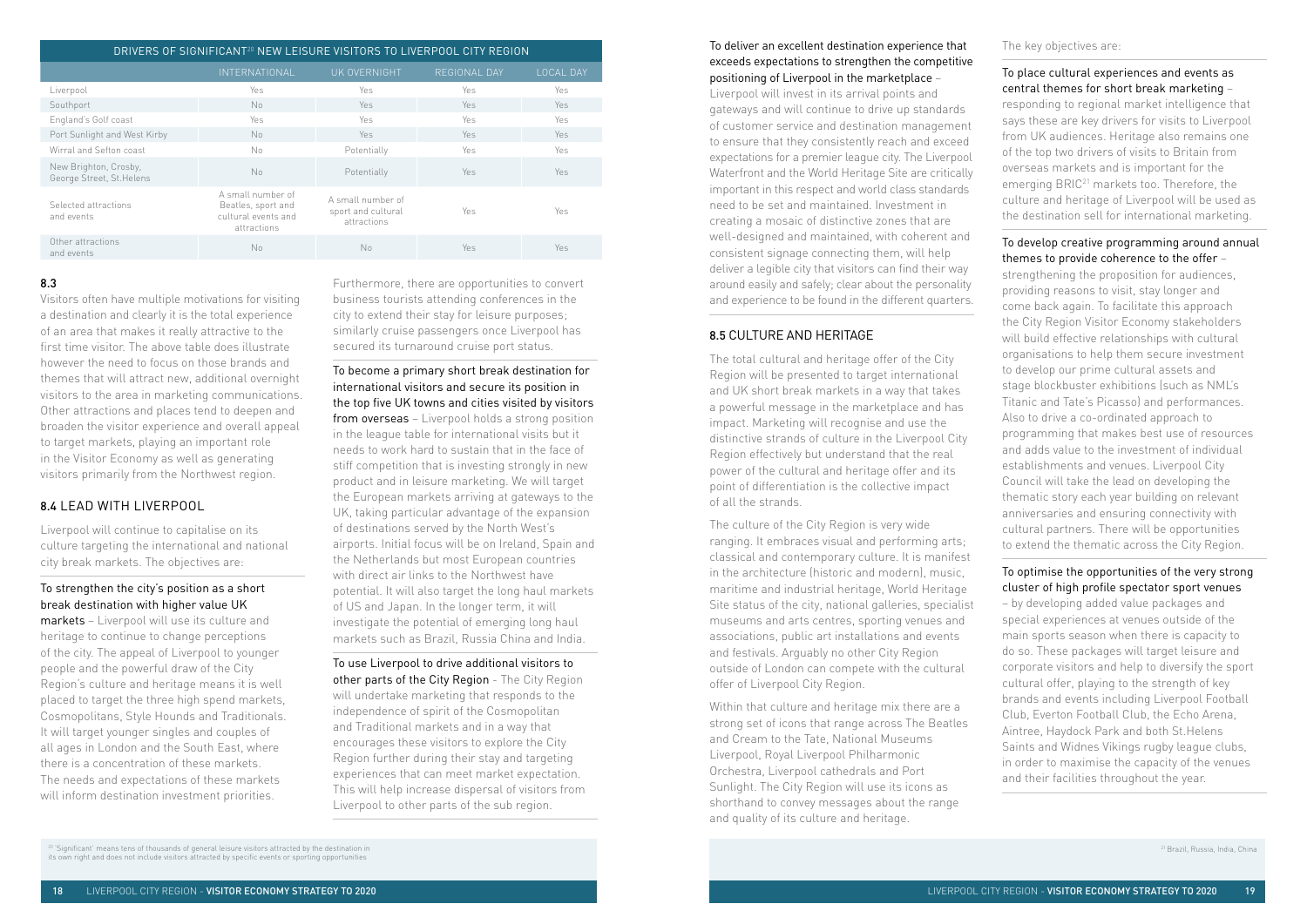Southport – targeting regional Style Hounds through better targeted marketing and promotion, in conjunction with related product development within the night time economy.

EAT RECORDS - 20 FORTHUM ROAD - 3345 PARR STREET - A FOUNDATION - ADELPHI HOTEL - ADRIAN HENRI - AFRICA OYÉ - AINT<br>CECOURSE - ALAN BLEASDALE - ALBERT DOCK - ANFIELD - ANOTHER PLACE BY ANTONY GORMLEY - THE ATHENAEUM - ATKIN EVALUATION CONTRIGATION CONTRIGATION CONTRIGATION CONTRIGATION CONTRIGATION CONTRIGATION CONTRIGATION CONTRIGATION CONTRIGATION CONTRIGATION CONTRIGATION CONTRIGATION CONTRIGATION CONTRIGATION CONTRIGATION CONTRIGATION CON FOLLOWITHOUSE - LIVERPOOL LITERARY FESTIVAL - LIVERPOOL METROPOLITAN CATHEDRAL - LIVERPOOL MUNIC ON TOWN HALL - LIVERPOOL WATERFRONT - LORD STREET - MAGICAL MYSTERY TOUR - MALICOLM LOWRY - MATHEMATHEM - MATHEM STREET FRING SIMON RATTLE - SOUTHPORT AIRSHOW - SOUTHPORT AND AINSDALE GOLF CLUB - SOUTHPORT ARTS CENTRE - SOUTHPORT COMEDY FESTIVAL<br>SOUTHPORT FOOD AND DRINK FESTIVAL - SOUTHPORT FLOWER SHOW - SOUTHPORT JAZZ FESTIVAL - SOUTHPORT PIER -3 BEAT RECORDS . 20 FORTHLIN ROAD . 3345 PARR STREET . A FOUNDATION . ADELPHI HOTEL . ADRIAN HENRI . AFRICA OYÉ . AINTREE RACECOURSE . ALAN BLEASDALE . ALBERT DOCK . ANFIELD . ANOTHER PLACE BY ANTONY GORMLEY . THE ATHENAEUM . ATKINSON ART GALLERY . BALTIC QUARTER . **THE BEATLES** . BEATLES STORY . BERYL BAINBRIDGE . BIDSTON HILL WINDMILL . BILL KENRIGHT . BILL SHANKLY . BILLY FURY . BIRKENHEAD PARK . BIRKENHEAD PRIORY . BLACKBURNE HOUSE . THE BLACKIE . THE BLUECOAT . BOTANIC GARDENS MUSEUM . THE BRIDGEWATER CANAL . BRIMSTAGE HALL COURTYARD . THE BRINDLEY . BRITISH LAWNMOWER MUSEUM . BROMBOROUGH GOLF CLUB BROUHAHA · CALDERSTONES PARK · CALDY GOLF CLUB · CARLA LANE · CASBAH COFFEE CLUB · CAST · CATALYST SCIENCE AND DISCOVERY CENTRE · CAVERN CLUB · CAVERN QUARTER · CERI HAND GALLERY · CHAMPIONS LEAGUE · CHAPTER & VERSE LITERATURE FESTIVAL · CHINATOWN CHINESE NEW YEAR FESTIVAL . CHURCHTOWN . THE CITADEL . THE CORAL . CORNERSTONE . CREAM . CREAMFIELDS . CROXTETH HALL . THE CULTURAL QUARTER · CUNARD BUILDING · DADAFEST · DAN DARE · DARESBURY VILLAGE · DAVID MORRISSEY · DIXIE DEAN · DOT ART · DREAM BY JAUME PLENSA . ECHO AND THE BUNNYMEN . **ECHO ARENA** . EVERTON FC . ELVIS COSTELLO . ERIC'S . **EVERYMAN THEATRE** . EUROPEAN CAPITAL OF CULTURE . FAB 4D . FACT . FIELD FOR THE BRITISH ISLES BY ANTONY GORMLEY . FLORAL PAVILION . FOR YOU BY TRACEY EMIN . FORMBY GOLF CLUB . FORT PERCH ROCK . FOUR CORNERS . FRANKIE GOES TO HOLLYWOOD . GARLANDS . GEORGIAN QUARTER . GEORGE HARRISON . GEORGE STREET QUARTER . GOSTINS GALLERY . GERRY AND THE PACEMAKERS . THE GRAPES . GUSTAF ADOLF SWEDISH CHURCH · HAMILTON SQUARE · HARD DAYS NIGHT GALLERY · HAYDOCK PARK RACECOURSE · HERITAGE OPEN DAYS · HESKETH GOLF CLUB · HILBRE ISLANDS · HILLSIDE GOLF CLUB · HOMOTOPIA · HOPE STREET · HUB FESTIVAL · INDIA BUILDINGS · INTERNATIONAL BEATLES WEEK INTERNATIONAL SLAVERY MUSEUM · ISLA GLADSTONE CONSERVATORY · JACARANDA · JIMMY MCGOVERN · JOHN LENNON · JOHN SMITH'S GRAND NATIONAL · KNOWSLEY HALL · LADY LEVER ART GALLERY · LEASOWE LIGHTHOUSE · LEEDS-LIVERPOOL CANAL · LEVEL ONE ART GALLERY LEWIS CARROLL . LIME STREET STATION . LION TAVERN . LIPA . LIVER BUILDING . LIVERPOOL ACADEMY OF ARTS . LIVERPOOL ARABIC FESTIVAL . LIVERPOOL BIENNIAL . LIVERPOOL CATHEDRAL . LIVERPOOL COMEDY FESTIVAL . LIVERPOOL ECHO . LIVERPOOL EMPIRE THEATRE LIVERPOOL FOOD AND DRINK FESTIVAL . **LIVERPOOL FC** . LIVERPOOL INTERNATIONAL TENNIS TOURNAMENT . LIVERPOOL IRISH FESTIVAL . LIVERPOOL LIGHTHOUSE . LIVERPOOL LITERARY FESTIVAL . **LIVERPOOL METROPOLITAN CATHEDRAL** . LIVERPOOL MUSIC WEEK . LIVERPOOL TOWN HALL . **LIVERPOOL WATERFRONT** . LORD STREET . MAGICAL MYSTERY TOUR . MALCOLM LOWRY . MATHEW STREET FESTIVAL · MATHEW STREET FRINGE · THE MCGANNS · MENDIPS · MEOLS HALL · MERSEY FERRIES · MERSEY TUNNEL TOURS · MERSEYSIDE MARITIME MUSEUM . MR HARDMAN'S PHOTOGRAPHIC STUDIO . MUSEUM OF LIVERPOOL . NATIONAL CONSERVATION CENTRE . **NATIONAL MUSEUMS LIVERPOOL** . NATIONAL WILDFLOWER CENTRE . NEPTUNE THEATRE . NESS BOTANIC GARDENS . NORTHWEST RACING MASTERS . NORTH WEST ROAD TRANSPORT MUSEUM . NORTH WEST VINTAGE RALLY . NORTON PRIORY . NOVAS CONTEMPORARY URBAN CENTRE . OPEN EYE GALLERY . PACIFIC ROAD ARTS CENTRE . PAUL MCCARTNEY . PENELOPE BY JORGE PARDO . PENNY LANE . PHIL REDMOND . PHILHARMONIC HALL . THE PHILHARMONIC PUB . THE PIER HEAD . PLAYHOUSE THEATRE . PORT OF LIVERPOOL BUILDING . PORT SUNLIGHT VILLAGE . PRESCOT MUSEUM · PRINCES ROAD SYNAGOGUE · RADIO CITY TOWER · RAINHILL TRIALS · RED RUM · REDWIRE · RINGO STARR · RIVER MERSEY · ROGER MCGOUGH · ROMAN STANDARD BY TRACEY EMIN · ROPEWALKS · ROYAL BIRKDALE · ROYAL COURT THEATRE · ROYAL LIVERPOOL GOLF CLUB **ROYAL LIVERPOOL PHILHARMONIC ORCHESTRA** . RUNCORN WIDNES BRIDGE . SANKEY VIADUCT . SEFTON PARK PALM HOUSE . SIR SIMON RATTLE · SOUTHPORT AIRSHOW · SOUTHPORT AND AINSDALE GOLF CLUB · SOUTHPORT ARTS CENTRE · SOUTHPORT COMEDY FESTIVAL SOUTHPORT FOOD AND DRINK FESTIVAL · SOUTHPORT FLOWER SHOW · SOUTHPORT JAZZ FESTIVAL · SOUTHPORT PIER · SOUTHPORT THEATRE · SPACEPORT · SPEKE HALL · ST. GEORGE'S HALL · ST.HELENS RFC · ST.HELENS CAMRA BEER, CIDER AND PIE FESTIVAL · ST.HELENS COMEDY WEEK . ST.HELENS MUSIC FESTIVAL . STANLEY DOCK . STANLEY PARK . STEVEN GERRARD . SUDLEY HOUSE . SUMMER CLASSICS – MUSIC IN THE PARK . SUMMER POPS FESTIVAL . SUPER LAMB BANANA BY TARO CHIEZO . **TATE LIVERPOOL** . TERENCE DAVIES . SIR THOMAS BEECHAM . THREE GRACES . TRANMERE ROVERS . TURNING THE PLACE OVER BY RICHARD WILSON . U-BOAT STORY . **UNESCO WORLD HERITAGE SITE** . UNITY THEATRE . VASILY PETRENKO . VICTORIA GALLERY AND MUSEUM . VIEW TWO GALLERY . WALLASEY GOLF CLUB . WALKER ART GALLERY . WAVERTREE LOCK UP . WAYFARERS ARCADE . WEST LANCASHIRE GOLF CLUB . WESTERN APPROACHES MUSEUM . THE WHITE STAR . WIDNES VIKINGS RFC . WILLIAM BROWN STREET . WILLIAMSON ART GALLERY . WILLIAMSON TUNNELS HERITAGE CENTRE . WILLY RUSSELL . WIRRAL COUNTRY PARK . WIRRAL FOLK FESTIVAL . WIRRAL FOOD AND DRINK FESTIVAL . WIRRAL HISTORIC VEHICLE RALLY . WIRRAL INTERNATIONAL GUITAR FESTIVAL . WIRRAL TRAMWAY AND TRANSPORT MUSEUM . WORLD MUSEUM LIVERPOOL . WORLD OF GLASS . WRITING ON THE WALL . YOU'LL NEVER WALK ALONE . Z CARS

To use the natural and industrial heritage of the region, in particular the rural stretches of the coast, to provide a supporting and additional strand to the culture and heritage of the City Region - they present opportunities to target day visitors and regional overnight stays, recognising that the natural and industrial heritage of the City Region's coast and countryside offers an interesting contrast and complementary offer to the urban experience and is part of the wider positioning of the City Region as a place to live, visit and invest. The opportunities to develop a strong cultural product in these areas through public art installations have already been demonstrated through Antony Gormley's 'Another Place' in Crosby and Jaume Plensa's *Dream* at Sutton Manor in St.Helens. Trails can extend beyond the Liverpool City Region into the wider Northwest region.

#### 8.6 Southport

Southport will continue to invest, deliver and capitalise on its classic resort position for regional leisure visitors (day and overnight stays), for niche markets and, over time, for UK shortbreaks. It will also strive to further enhance its positioning as a national resort offer for business visitors targeting high value destination conferences and exploiting the exhibitions market.

#### Key objectives are:

To strengthen and consolidate the visitor offer for regional Cosmopolitans visitors – the initial focus will be Lord Street. This will include working with businesses to deliver a distinctive specialist retail area to a consistent quality that helps strengthen the Classic Resort and Lord Street brand. To back this up in the longer term, the resort will capitalise on Lord Street's unique sense of place by creating opportunities for high quality cultural experiences that will add breadth and diversity to the product offer whilst enabling it to compete more effectively with other Northwest visitor destinations such as Chester.

#### To make more of the nightlife offer of

#### To realise a new family leisure entertainment centre on the seafront – to help retain existing markets and attract new ones by presenting a facility that responds to the quality and experience needs of the 21st century family visitor. The facility will also act as the catalyst for the ongoing development of the seafront. This will build on the distinctive heritage of Southport and create seamless linkages to the town centre.

To capitalise on Southport's major events programme – the Southport Flower Show and Southport Air Show are key attractors of day and short break visitor markets to the City Region. Southport will prioritise developing the potential of these and other events, such as the Southport International Jazz Festival and the Southport Food & Drink Festival to help realise the ambition of England's Classic Resort by ensuring these events are truly of regional significance.

#### 8.7 England's Golf Coast

The City Region will continue to prioritise attracting international golfing events and visitors and promoting England's Golf Coast for golfing holidays and short breaks, particularly building on the world class links golf available. By building on success to date and capitalising on the international profile opportunities that golfing tournaments present to put the City Region on the world's media map including using the championship courses of the Royal Birkdale and Royal Liverpool as standard bearers for the quality of the offer. The potential for the development of a major golf resort at Hoylake is also acknowledged.

England's Golf Coast is a specific and strong theme within international and national markets. It has a specialist and spatial identity. It requires dedicated specialist marketing but also needs to be included where and as appropriate within mainstream marketing.

The City Region will use the positive quality of life associations of golf to underpin regeneration and inward investment messages and set standards for management of the public realm to ensure a high quality visitor experience that also delivers a quality environment for people living and working along the coast.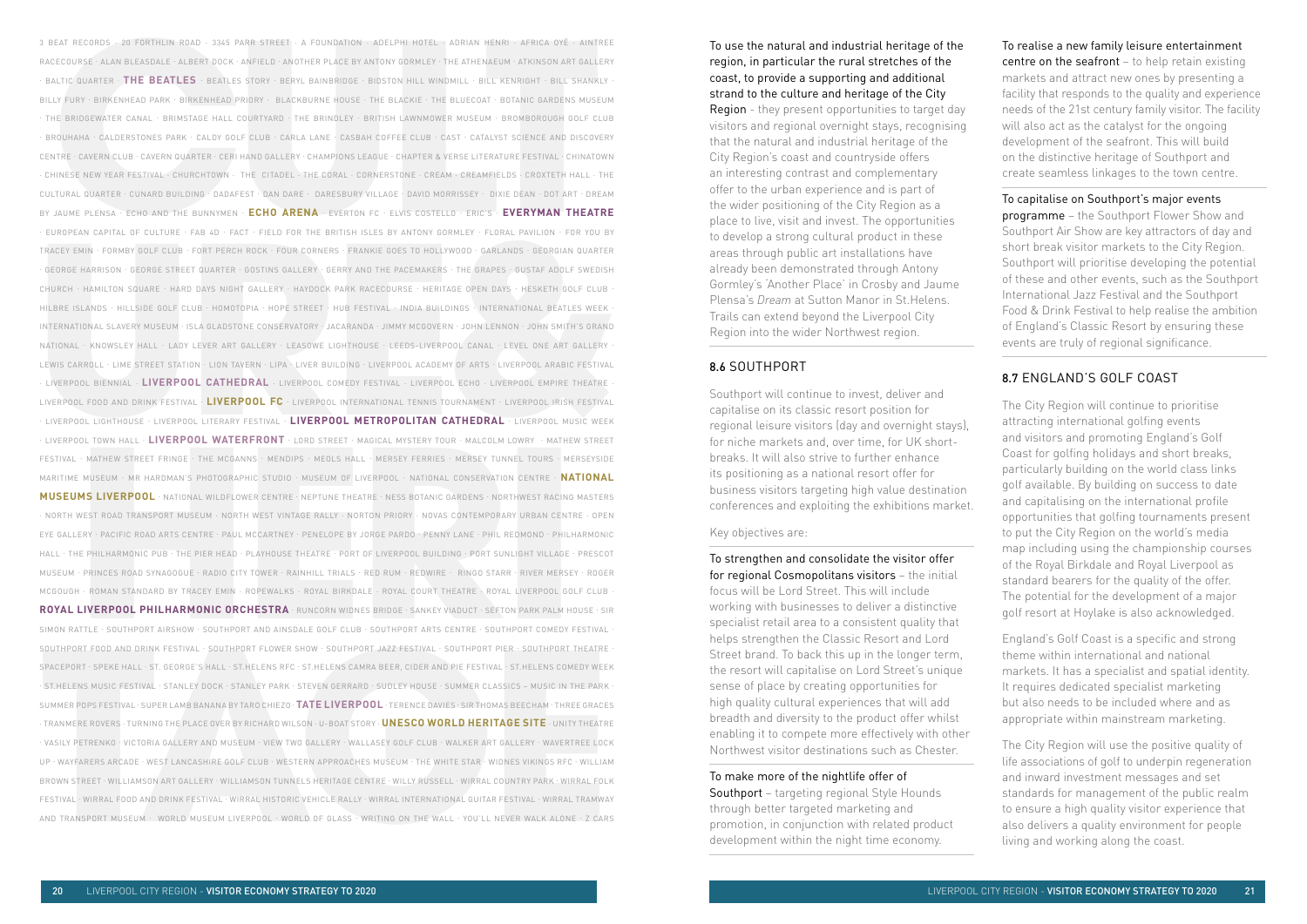#### 8.8 Day visitors

Broadening the day visitor catchment for major events and festivals - currently City

The City Region will focus marketing activity on the higher spend target markets of Cosmopolitans, Style Hounds and Traditionals because this reinforces messages within these target audiences. However, individual destinations may want to extend their promotional activity to other markets reflecting particular opportunities. This approach recognises the diversity of the City Region, is an appropriate and cost effective approach for day trip activity and provides opportunities for parts of the City Region to work together on specific campaigns where it is cost effective to do so.

The City Region will ensure it continues to performs strongly in the day visitor market and improve visitor spend by:

Region festivals do not draw strongly on day visits from outside the local catchment<sup>22</sup>. The European Capital of Culture 2008 began to change that trend and future promotion will ensure a regional as well as a national marketing reach for major festivals and events.

Packaging and presenting the visitor experience to day visitors in a way that helps drive up spend -

overall day visitor spend per trip lags behind some other parts of the Northwest $23$ . A key push will be to increase the number of day trips and their associated spend using targeted marketing activity, particularly to coach operators and plugging gaps in the visitor experience where they occur. The approach is to present a package of activities for a day out to target markets that bring together different products and experiences, whilst seeking to drive up secondary spend via, for example, retail and catering opportunities. The main international cruise operators will also be targeted to capitalise on the city's investment in cruise facilities and cruise tourism success to date.

#### 9. Festivals and Events

The City Region will focus on major events and festivals that build on the success of 2008 and on major sporting and cultural opportunities.

#### 9.1

#### Bidding for events (PR and image led)

– winning major international and national events and conferences that bring significant and powerful PR opportunities to Liverpool City Region and which reinforce the positioning of the City Region as a cultural, heritage, waterfront and sports region. There will be a focus on major international events but also events that reinforce the diversity of the cultural offer, including music, the visual and performing arts, classical and contemporary culture etc.

#### 9.2

#### Cultural and Sporting Events (drivers for visitors)

– the City Region will focus on those events, exhibitions and festivals with the potential to draw on international and national markets and where there is capacity (creative and physical) to develop them further. This will be delivered through innovative programming in the City Region and will support the major cultural institutions to deliver this. The City of Liverpool will also capitalise on the opportunities to host and facilitate major festivals including the development of a limited number of blockbuster festivals that will create landmarks along the City Region timeline to 2020 including the Titanic Centenary in 2012 and music festivals.

#### 9.3

Better packaging and cross-selling of events and festivals is also required. In particular there are opportunities to encourage extended stays by promoting the events and festivals programme to different markets such as conference delegates.

#### 9.4

England's Golf Coast has contributed towards the continued success of Royal Birkdale and Royal Liverpool in attracting international golfing championships and will continue to target those major events in the golfing calendar. The 2013 Rugby League World Cup and the 2015 Rugby Union World Cup also offer opportunities for the City Region. In the immediate term the London 2012 Olympics offers opportunities for the City Region to develop overseas linkages through the hosting of training camps, whilst in the longerterm benefitting from the opportunities for global exposure offered by the Olympics themselves and access to London by rail in particular.

#### 9.5

Stakeholders will work together to ensure that strategic and operational structures are in place to bid, manage and market festivals and events effectively through a Major Events Group that brings together the key partners to ensure a streamlined approach. This will require the development of a focused Events Strategy setting out research parameters, the bidding process and with an overall vision aligned to this Visitor Economy strategy.

#### 10. The Conference Market

The Liverpool City Region will present the market with its two strong conference destination offers in Liverpool and Southport. Both will build on their investment in venue facilities, accommodation and infrastructure to grow their profile in the marketplace and achieve significant growth in events and delegate visitors.

#### 10.1 Liverpool Conference Vision

In just two years, Liverpool has become a serious player in the convention market with the opening of ACCLiverpool attracting conferences such as the TUC in 2009, the Lib Dems in 2010 and the Labour Party in 2011. The challenge now is to establish Liverpool as a global conference destination building on established international brands to deliver a world-class visitor experience with business tourism contributing to economic success. Liverpool will become an ICCA top 50 international destination and be recognised in the UK industry as a top five destination which delivers a compelling experience for meetings and events. The key asset of the BT Convention Centre will be communicated strongly, but the city's strength in depth in terms of its sheer diversity of secondary and complementary venues, which in themselves can help to secure an event, will also be demonstrated.

That success will include Liverpool being recognised as a leading UK event destination for a broad cross section of conferences; from a small scale meeting to an international association conference attracting thousands of delegates.

There is potential for Liverpool to attract a larger share of the exhibitions market with an extension to exhibition space currently offered at ACCLiverpool. The City Region will actively target conferences and trade events of 2-3 days duration that need delegate accommodation because these events deliver greater economic benefits. Liverpool will target the following three categories of event and conference to the City:

Political and governmental events – party conferences, Intergovernmental conferences

High profile events – media/branded large scale events, e.g. sports events, MTV awards

Large conferences which offer strategic connections and opportunities – both corporate and association:

- Corporate e.g. AGMs, sales conferences
- Public sector e.g. health, local government conferences
- Association across all sectors and professions working closely with the universities to identify the sectors and professions offering the strongest synergies with the city and which support the knowledge economy

#### 10.2 Southport Conference Vision

To develop a sustainable market proposition using England's Classic Resort appeal to market a conference destination experience that attracts national association, trade union and public sector agency conferences. The key asset of Southport Theatre and Convention Centre will form the lead message in marketing communications.

The aim will be to build on the Southport conference product by retaining primary target markets including destination conferences but also introduce additional markets to the destination over time that will sustain and complement the improved facilities and hotel accommodation. This improved product will also enable Southport to expand the range of activities that it is able to attract to include new exhibitions and festivals.

 $^{22}$  Northwest Day Visitor Survey, Final Results, Northwest Development Agency, September 2008  $^{23}$  though it is acknowledged that free entry to many of Liverpool's attractions plays a role in this.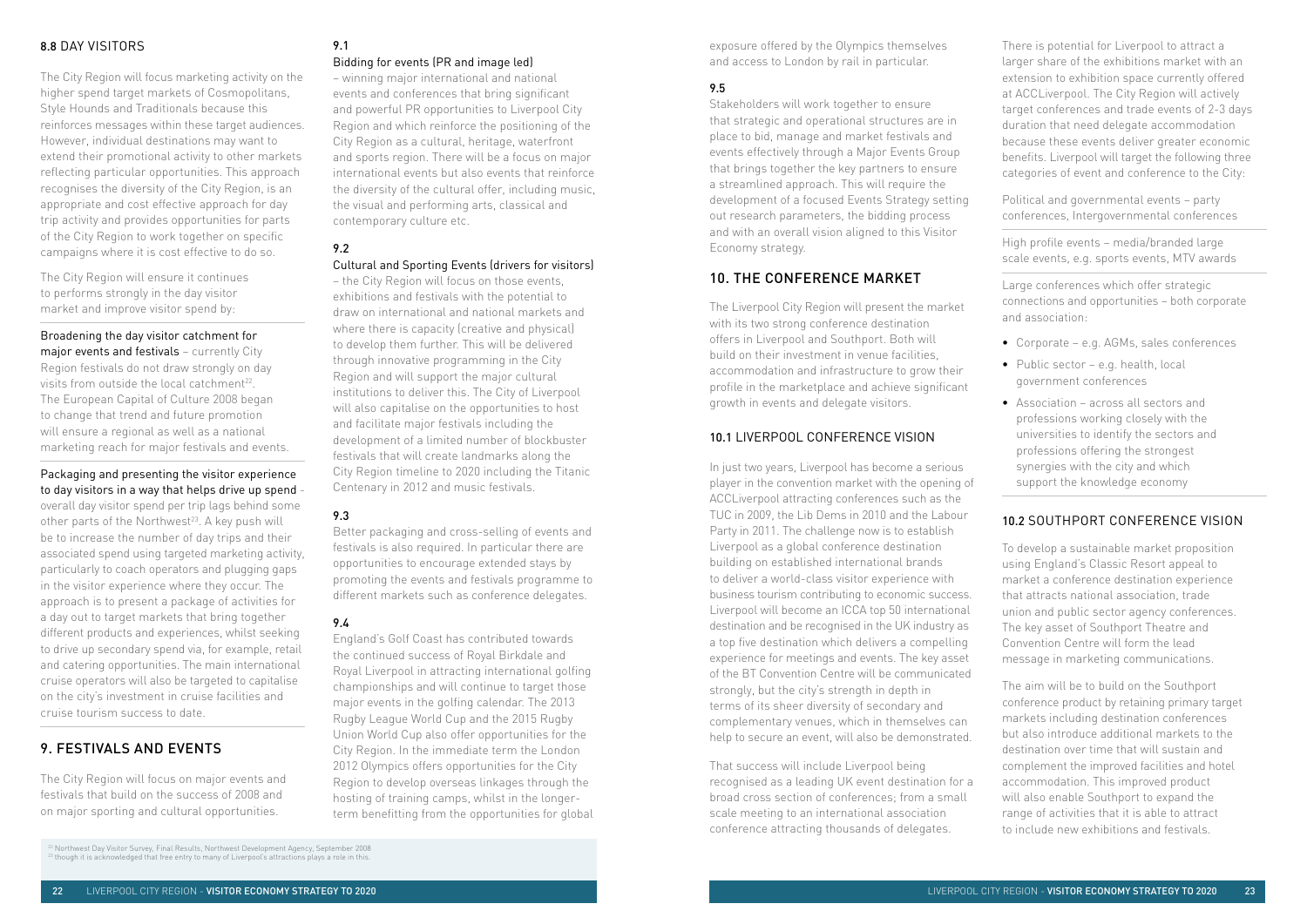Overall, the objectives across the City Region for conference tourism are:

#### To invest in building Liverpool as a conference city for the benefit of the whole of the City

Region - using the city's cultural and waterfront collateral to differentiate the city in the conference marketplace recognising Liverpool as the hub for the City Region. The whole of the City Region will benefit from this approach through the ripple effect it has on hotel occupancy and the opportunities it offers the whole of the City Region for ancillary activity, secondary venues, corporate entertainment, delegate trips and partner programmes. To be successful the primary focus of marketing activity will be on Liverpool and its outstanding conference offer.

To target conferences that are related to industries and sectors that are strong in the City Region and which are linked to sub-regional investment priorities - including conferences and exhibitions related to culture and heritage. This approach will help grow the value of business tourism and increase its GVA contribution to the economy of the Liverpool City Region. It will contribute to raising the profile of the City Region for inward investment and as a place to do business.

To raise the profile of Liverpool and Southport in the conference market to increase the City Region's share of this sector in the UK - this approach will directly benefit venues outside of Liverpool and Southport by introducing them to more and new potential markets that would not otherwise be available to them. A differentiated approach to the marketing of the Southport offer as a conference destination is acknowledged as the way forward. This cannot be effectively achieved as an 'add-on' to the Liverpool message.

#### To explore new ways of driving business to other venues across the Liverpool City Region -

recognising that there are a significant number of venues within the City Region capable of attracting business through their own unique attributes, be it for example, a location close to a motorway e.g. Haydock Park, or the heritage or aesthetic appeal of the venue itself e.g. Knowsley Hall or New Brighton Floral Pavilion. For these venues most such business will be regionally sourced.

To ensure a world-class comprehensive conference service through the Liverpool Convention Bureau - that is capable of optimising opportunity and selling all of the offer. This will focus not only on attracting conferences to the area but also ensuring that destination welcome services ensure a seamless and enjoyable experience both for the conference organiser and the delegate.

### 11. Delivering the Strategy

#### 11.1

This strategy is deliberately high level and does not detail the who, how and when of delivery. This will be detailed in local tourism strategies and action plans produced by local authority partners plus the annual Destination Management Plan (DMP) which sets out a 3 year rolling programme of activity which underpins the delivery of the strategy. It will also report on progress to date. The Mersey Partnership (TMP) and its partners in the Visitor Economy will also work with Government to produce an action plan based on the strategy as part of the Multi Area Agreement.

No single agency can be responsible for delivery. It will require concerted effort by all public and private stakeholders to address the issues and opportunities outlined.

#### 11.2

TMP, as the Tourist Board for Liverpool City Region will monitor progress on the strategy and report to stakeholders through the new governance arrangements that are being put into place.

#### 11.3

The Visitor Economy Panel and Committee will take responsibility for developing an Action Plan to drive forward the sector in the short to medium term. This will also address funding issues at a time when there will be diminishing public funding to support the sector. The private sector, local authorities, Merseytravel, North West Regional Development Agency, cultural institutions plus many more partners will pool resources, where appropriate, to effectively drive forward the Visitor Economy to achieve the vision for 2020.

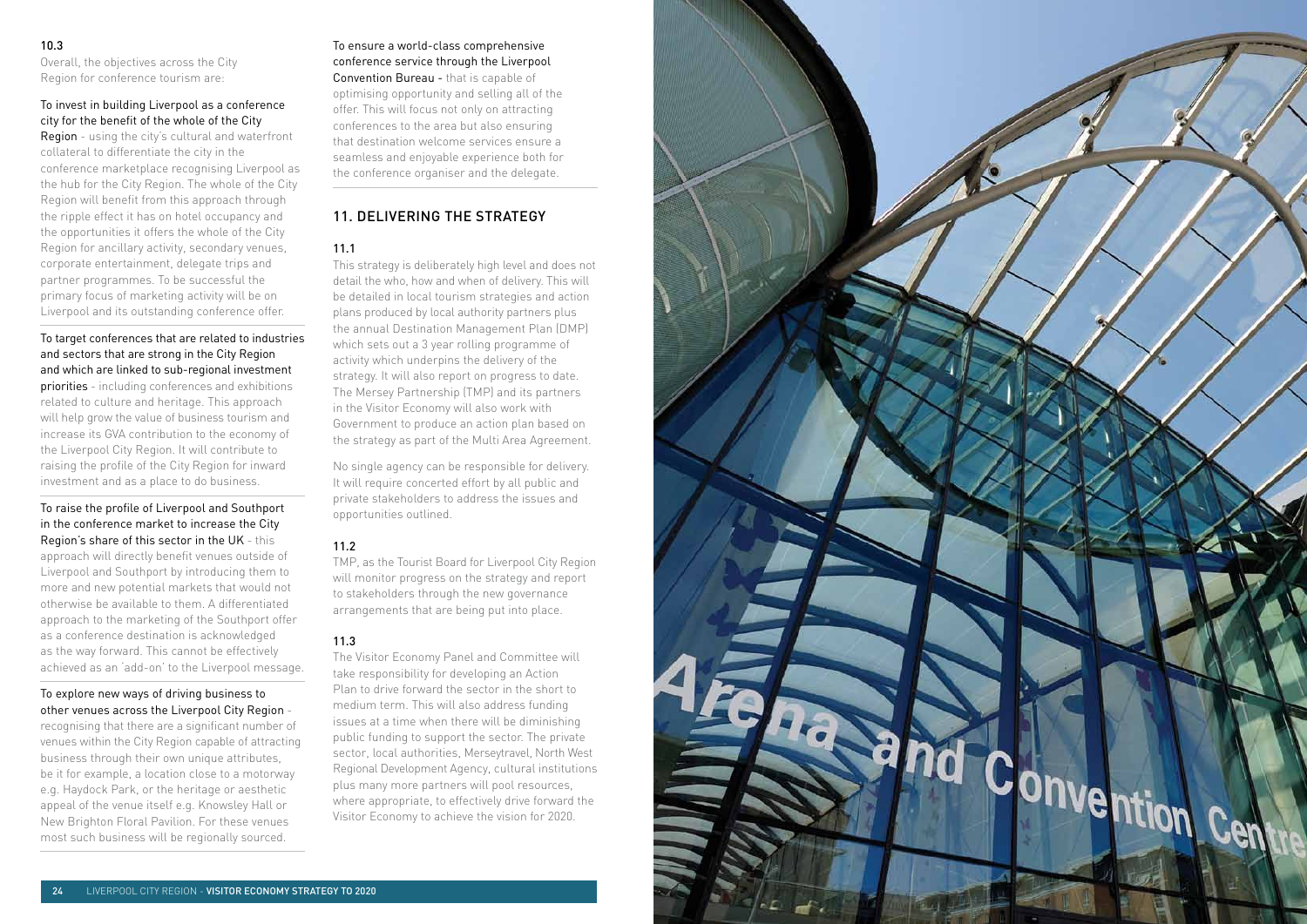It is 2020 and the Visitor Economy is now central to the regeneration of the Liverpool City Region. The Visitor Economy supports 55,000 jobs (up from 41,000) and an annual visitor spend of £4.2 billion (up from £2.8 billion).

#### APPENDIX A: A FUTURE SCENARIO FOR THE LIVERPOOL CITY REGION

Liverpool is now well established as one of Europe's top 20 favourite cities to visit. It is also one of the top five UK cities for short breaks, for conferences and for retail and cultural visits.

Occupancy in the city's 50 hotels outstrips the competition and the city is frequently in the top three of some of the most prestigious consumer awards like Condé Nast Traveller.

Liverpool is now renowned for its diverse and distinctive culture, for its waterfront, for its heritage and for its festival spirit. It has a reputation for being a stylish and vibrant 24 hour city; popular with couples and singles of all ages. Good food and good shopping underpin that offer and the City Region is famous for its friendliness and visitor welcome.

Liverpool is deservedly known as having one of the world's most stunning and recognisable waterfronts, successfully blending iconic contemporary buildings such as the Museum of Liverpool and further exhibition extensions to the BT Convention Centre with historic dockland buildings that now have new leisure and commercial uses. A digital led approach to the animation of the waterfront means visitors have a personalised interactive experience with the past, present and future. A number of new 4 and 5 star hotels on both sides of the river are evidence of the commitment to quality of place and design. A commitment that is shared by all waterfront stakeholders. The physical transformation of the waterfront continues apace with construction now onsite at Wirral Waters and Liverpool Waters with an exciting mixed use of commercial, leisure and residential developments.

Liverpool's success as a cruise port of call is now complemented by a healthy turnaround cruise business with thousands of visitors starting and finishing their cruises in the City.

The cultural offer of Liverpool City Region has always been one of its strengths but it was the European Capital of Culture that kick started a new way of developing, managing and promoting culture. This means that the City Region's cultural offer is now the pride of the region, a significant contributor to regional GVA and, of course, a driver of visitors from the rest of the UK and all over the world. Liverpool has become the definitive European cultural capital.

That new way of making the most of the City Region's cultural assets is all about recognising that while culture has many strands, it is the collective impact of the sheer volume of quality venues, iconic buildings, national museums, distinctive historic quarters, sporting and musical events and associations and spectacular festivals that creates the wow factor. That wow factor is Liverpool City Region.

Key stakeholders have developed a strong culture-focused response to delivering a lasting legacy from The European Capital of Culture 2008 tackling head on the opportunity and challenge of making culture really work for them. This is all about using culture as a theme to connect different venues and locations within the city and across the City Region; to bring diverse stakeholders together to deliver a shared agenda; to illustrate how best practice in one area benefits another; to help visitors make a connection with places that leaves a lasting and positive impression and to join up the creativity of businesses. The result is one of the most creative and culturally rich city regions in Europe that has been particularly successful in attracting creative businesses, in part through a very strong support of entrepreneurship. The City Region is now a byword for excellence in cultural regeneration attracting thousands of business and academic visits every year from all over the world keen to learn how to do things 'the Liverpool Way'.

Visitors from Brazil, China, India and Russia now form an important part of the city's international market and the city conference market has benefited too, attracting some exciting conferences and exhibitions that are creating new inward investment opportunities. The growth of international arrivals at Liverpool John Lennon Airport has been an important part of accessing this market, while at the same time consolidating European markets through improved services.

Liverpool is now a mosaic of special places each with its own distinctive character and appeal. Hope Street is home to a completely new Everyman Theatre which retains the ambience and reputation of its predecessor but with a contemporary offer. The Philharmonic has extended its footprint and now offers additional performance space for a wide range of performing arts. Boutique hotels and award winning restaurants extend from Hope Street through a rejuvenated Chinatown down Duke Street to join Liverpool One. The Ropewalks is a lively bustling quarter characterised by independent retail, restaurants and markets that also extend the Chinatown experience. This complements and adds choice to the main shopping experience of the city, which underpins the destination sell and is popular with trend conscious visitor markets.

Liverpool has become shorthand for the urban culture, heritage and waterfronts of the City Region. Visitors are attracted to the City of Liverpool but also travel out to take trips to other attractions and venues during their stay. This positioning has been achieved by all the stakeholders getting behind and supporting the Visitor Economy and by investing in quality attractions, facilities and locations across the City Region that add to the choice of things to see and do on a short break. This has then been followed through by undertaking effective and targeted marketing to position the wider offer with key markets. This approach is underpinned by the creation of distinctive localities each with their own sense of place.

Improved transport connections in the City Region have been a key enabler of that approach. There is now a modern, innovative and high

quality integrated public transport system across the City Region that links up the key destinations with the key transport infrastructure, and which utilises both the water- and land-based assets available.

Southport has become firmly established as England's premier classic resort, presenting an excellent resort experience tuned into the expectations of the 21st century UK visitor looking for a weekend away by the sea. Visitors enjoy the range of family friendly activities and attractions on the seafront, while others spend time browsing the wellpreserved Lord St shopping area packed with interesting and unusual independent shops and cafés. They can also hire a bike and take a ride out along the seafront to explore the Sefton coast. Southport has also become one of the UK's most successful conference resort destinations. Excellent conference facilities, new boutique and 3-4 star hotels backed up by efficient personalised service and a beautiful resort are a hard act to beat.

The City Region has played to its international and national brands, using them as PR to retain and grow profile on the international stage and add value to the visitor experience. Festivals and events are playing a key part in that approach. The highlights so far have included the Titanic centenary in 2012, which captured the imagination of people the world over. The City's annual arts festival combined with the regular summer blockbuster exhibitions from the city's cultural institutions, starting with Tate Liverpool's hugely successful Picasso in 2010, continue to delight and surprise visitors.

High profile festivals and events across the City Region continue to play a key role in maintaining the profile of the City Region and underline the quality values it represents. Sport, music, maritime heritage and the visual arts lead the way.

England's Golf Coast is established in Europe's top five golf destinations alongside Spain, Portugal, Ireland and Scotland. Royal Birkdale and Hoylake - boasting both Royal Liverpool and Hoylake Golf Resort -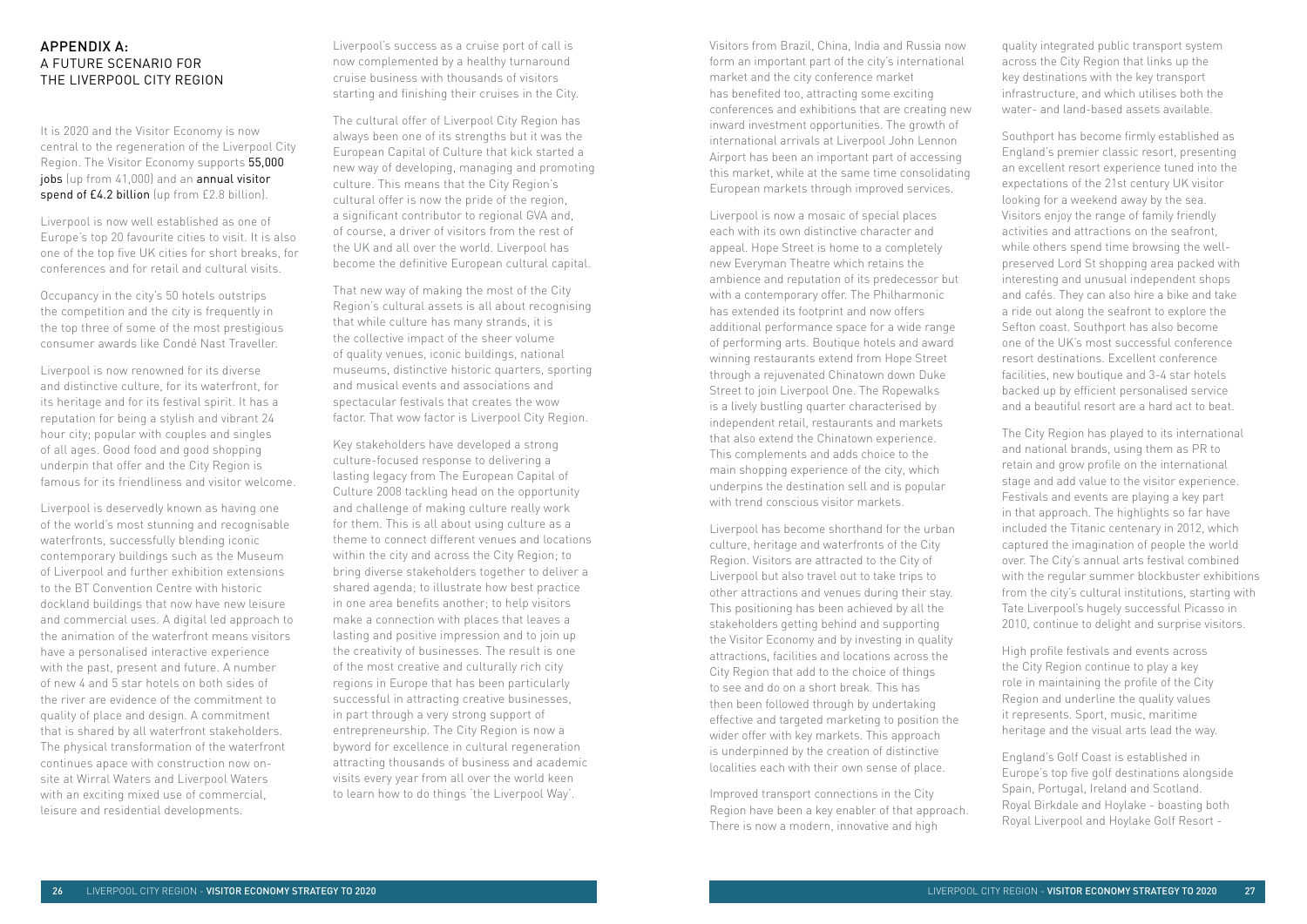are now synonymous with the best of golf offers, and Southport and Wirral provide excellent bases from which to explore and enjoy England's Golf Coast. This is also presenting opportunities to link golf and conferences to create some great work and play packages that link in to the post-recession emphasis on work-life blend.

This approach has been a key part of the phenomenal success of the conference incentive sector in Liverpool and Southport. Both conference destinations have not only outrun their competitors on facilities and service but also defined how you combine sport, culture and conference. This 'business extender' approach whereby conference and event attendees are encouraged to stay on or return as leisure visitors was a winning approach leading up to 2012 with sport at the forefront of culture. This has grown apace, providing new business opportunities for Haydock Park, Aintree, Liverpool and Everton Football Stadiums, Widnes Vikings' Halton Stadium and St.Helens' new Saints Rugby stadium.

The City Region has also recognised that a key ingredient to successful destinations is to create places that people aspire to live because of the quality of life, sense of place and community pride. The City Region has invested in its public spaces and their maintenance, its infrastructure and making the most of its coast and countryside to attract inward investment and reinforce sense of place. That has strengthened the City Region's reputation as a leisure destination for people living in the Northwest and looking for a day out or a short break close to home.

It has also invested in its gateways to ensure that visitors receive an excellent first impression of the City Region, which sets the tone of the visit. Incremental investment in the public realm now means that wherever you go in the City Region visitors are greeted with distinctive public art and well maintained local streetscapes and landscapes.

This ranges from Antony Gormley's 'Another Place, - the stunning men on Crosby Beach, the continued international acclaim of the Liverpool

Biennial, the Superlambananas that have become a fun dimension to the legacy of Liverpool 08', to Jaume Plensa's 'Dream'– a nationally significant gateway artwork to rival the 'Angel of the North' that has catalysed a spectacular programme of varied artworks across St.Helens adding a new attractor and dimension to the cultural identity of the City Region.

Part of the success of the Liverpool City Region has been investing in getting right the visitor experience; in particular the welcome and customer service that underpin sense of place. There has been a focus on the key arrival points – John Lennon International Airport, the cruise terminal, Lime Street Station and on Liverpool and Southport as the leading destinations. Attention to detail – animation of public spaces, public art, creating distinctive quarters and spaces for shopping and eating out, visitor management – means that the experience delivers the marketing promise.

What has been especially important is that investment in place shaping has not only focused on Liverpool and Southport but is evident everywhere you visit in the City Region. It is embedded in the experience and the vision for the Wirral Waterfront, in the experience of Port Sunlight and is clearly at the heart of regeneration plans for St.Helens. Huge commitment and investment has been made in getting that right. Each part of the City Region is daring to be different because it recognises that the trend for 'the desire for the real' is where the future lies. Distinctive places sit at the heart of that.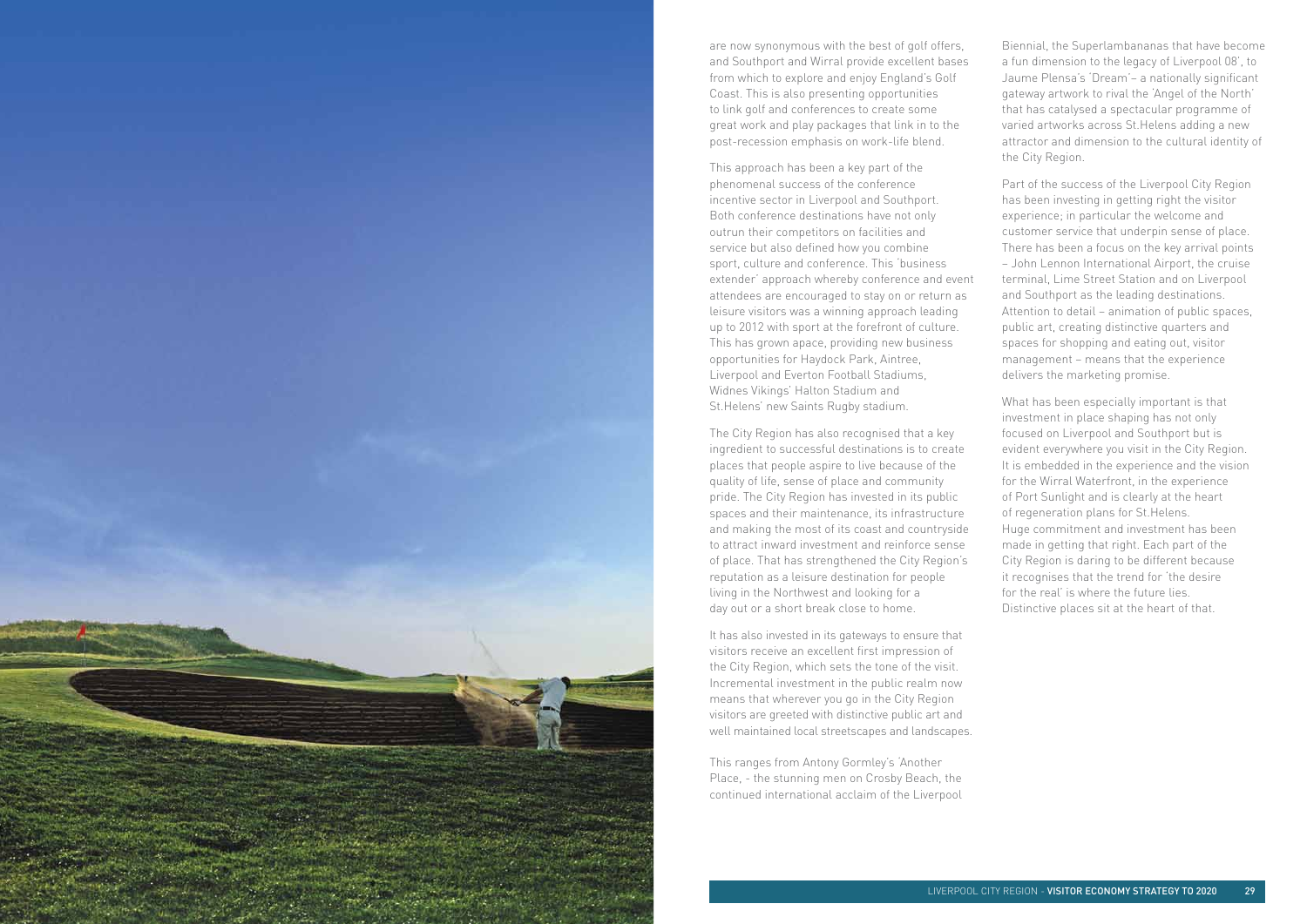#### APPENDIX B: Arkleisure MARKET SEGMENTS

The information below sets out the key characteristics of the targeted ArkLeisure market segments. Understanding these characteristics will help channel investment in development and marketing for individual products, themes and destinations in the Liverpool City Region.

The target market segments for the City Region are set out below. These are Cosmopolitans, Style Hounds and Traditionals.

#### COSMOPOLITAN Outlook

Early adopters but this is generally based on their personal interest in new products and opportunities rather than on fashion trends. Strong, active and confident. Do what they want rather than follow any particular fashion, but they do want to look good.

Stylish people but it is individuality rather than fashion that is important to them.

Comfortable trying new things that are out of the ordinary.

Happy to adopt traditional values when appropriate.

High-spending market and find it easy to justify buying expensive alternatives.

Cosmopolitans will pay for service, by which they mean the things that enable them to do what they want with the minimum of fuss

Eating & drinking - Cosmopolitans are the segment to eat out most often and are drawn to new, self found, or non-chain restaurants. Wine bars are popular for drinking

Are risk takers and this is reflected in their purchases and their desire for things that are new and different. They like new challenges, both physical and intellectual.

Nights out - Cosmopolitans have a range of nights out that appeal and these include comedy, cabaret, theatre and ballet.

Have an appreciation of art and culture.

Holidays - Take the most holidays of any group 83% took a UK holiday in 2007. They contribute; 25% of all UK short breaks (1-4 nights) and 23% of all longer holidays. They are by far the most active group for both kinds of trip in both absolute and relative terms.

Life for this group is full and active, yet peace and relaxation is still valued in the right circumstances as a break. They are therefore a key health and well being market.

#### Interests & Activities

Personal interests – Cosmopolitans like shopping, new products, cooking and arts and culture.

Days out and attractions – Cosmopolitans have a slight bias towards heritage and arts or cultural attractions. Their active nature is also reflected in the fact that they have a strong appeal towards days out in the 'great outdoors' – this could be visits to a National Park, a walk in the countryside or a day at the beach. The atmosphere that they are looking for in a day out is something that is different, educational and perhaps a challenge.

Shopping – Cosmopolitans spend a lot of money on clothes and up market fashion chains (e.g. GAP) are where they are likely to be found. They also like places to shop that have a strong independent sector (e.g. antique shops or specialist shops).

> Shopping - They are a high spending segment when it comes to clothes shopping. They will shop at the main high street outlets (Next, Warehouse, etc) but are very keen on their brand names. They are the Fashion Tribe referred to by many clothes retailers keen

Media – Into films, news and comedy. Less time spent viewing TV than other segments.

Most likely segment to use the long haul and more independent operators (e.g. Kuoni, Expedia, Trailfinders or cruise operators).

A good short break for a Cosmopolitan allows them to maximise the use of the time they have to achieve what they want to do, whether this is just to relax or do a bit of extreme adventure they want to maximise their return from the holiday. Their definition of good service is the invisible delivery of this 'no hitch' enjoyment anticipating their needs.

#### Demographic Profile

19% of the GB population

Even breakdown of ages. 34% under 35; 29% over 55

69% have internet access

33% have children at home

27% single; 51% married/living as married

57% ABC1, 21% retired

#### STYLE HOUNDS Outlook

Style Hounds are very fashion conscious, and keen not to be seen as old fashioned. They like to be part of the latest trends and therefore quite strongly influenced by others, though they have a spending power to do what they want.

They are very brand focused; they see fashion as being stylish.

They are early adopters, and will go for things out of the ordinary, probably believing that they are setting fashions.

Limited responsibility means that if they have money they are prepared to spend it. They find it easy to justify buying expensive alternatives and will pay for better service. Style Hounds are risk takers who like to try new and different things and they live a full and active life, but active does not mean serious sports.

Peace and relaxation in the traditional sense is not sought out; fun and excitement is what defines a good time.

They haven't much interest in more 'sophisticated' arts, or cerebral activities

#### Interests & Activities

Personal Interests – Gossip and Celebrity news, fashion, pop culture and shopping.

to buy what is in (once it is in) – i.e. they are told what the fashion is they don't create it.

Days out and attractions – they are seeking attractions that are fun, entertaining and thrilling. Alton Towers is a perfect day out. A good night out for this segment would be clubbing, live music or a visit to the cinema.

Eating and drinking – Style Hounds go to places they consider fashionable and stylish – the sort of place they can show off their fashion brands. Their judgement is based mostly on media and celeb opinions. An example of this would be 'trendy' bars and night clubs.

Holidays – they are the group most averse to taking UK holidays; even so 74% took a UK break in 2007. 11% of UK short breaks (1-4 nights) and 9% of UK longer holidays. This makes them the group least likely to take a UK long holiday.

This segment is likely to use the main stream package tour operators for their overseas holiday. They are likely to book holidays via the Internet and book them last minute.

They want lots to do – by which they mean experience – nothing too cerebral but lots of fun. Good shopping and eating, casual 'sport', swimming pools, partying all night and meeting new people defines a good short break with friends for this segment. In the UK this trend tends to mean weekend breaks in big cities, where they can enjoy the nightlife and take in some shopping.

Media – This segment has the highest proportion of Sun readers. They are into the male and female lifestyle magazines as well as celebrity gossip magazines. For TV viewing, they enjoy reality TV, music TV and soap operas.

#### Demographic Profile

10% of the GB population

A young group; 60% under 34; 35% single

Very high internet access; 79%

58% have no children at home

60% ABC1

55% working full time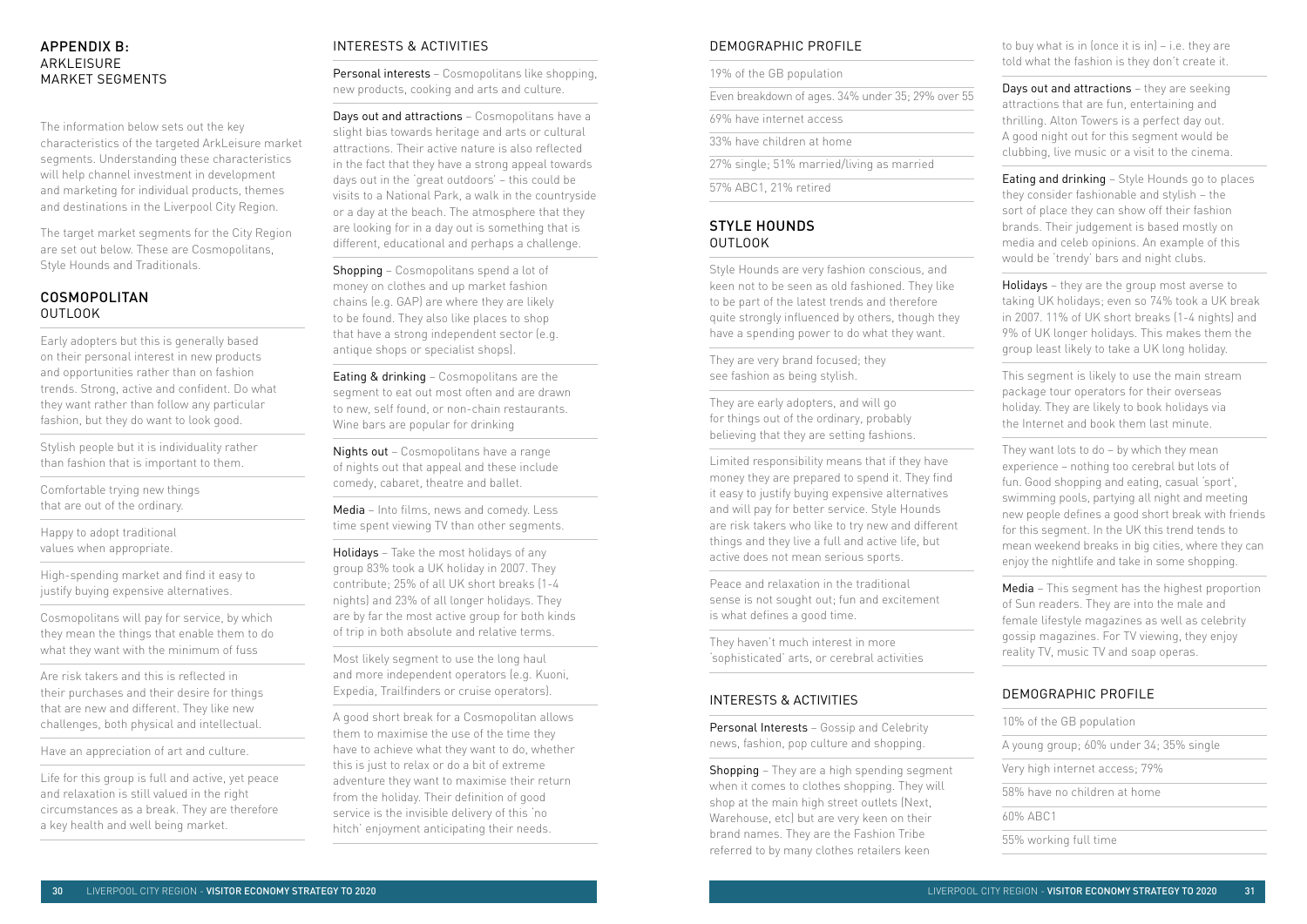#### TRADITONA **Report Follows** Out loo k

As the name suggests this is a group more likely to hold traditional values. Their members are relatively self reliant and internally referenced with a tendency towards being sustainers (i.e. uncomfortable with change).

Functionality is far more important than fashion. Brand is not a key purchase driver for this segment, but this does not mean that they are brand averse. They are not looking for media driven fashion but 'quality' and established 'brands of substance'.

Traditionals are quite a main stream market though they will be slow to adopt new products or ideas. They are also often modest spenders, slow to choose expensive alternatives. They value good service, by which they

Days out and attractions - Traditionals are looking for days out that are peaceful & relaxing, nostalgic and educational. Offers that are geared towards heritage and exploration will appeal to Traditionals. This includes National Trust attractions, churches and cathedrals and botanical gardens. They are also happy just exploring the countryside or a market town.

Eating & drinking - For Traditionals, the traditional pub is the type of place that holds the greatest appeal.

mean personal recognition and attention. They value 'form' and a personal interaction with the restaurant, shop or hotel.

They live life at a relaxed pace and enjoy intellectual challenges, arts and culture.

#### INTERESTS & ACTIVITIES

Personal interests – include gardening and arts and culture.

A good night out – would be going for a drink or a meal out with family or friends. Holidays – 81% took a UK holiday in 2007. They are second only to Cosmopolitans in their readiness to holiday in the UK, contributing 11% of short breaks (1-4 nights) and 11% of longer holidays in the UK, they take more holidays in the UK than overseas and love the UK countryside.

Being an active older segment, they are big group for the service Saga offers, but also domestic niche operators (e.g. English Country Cottages). However they also like to use independent hotels and other serviced accommodation where there is a personal touch and interaction with the staff.

They are likely to use the telephone for booking – they want to speak to someone.

A good short break for Traditionals would give them the chance to explore, escape, slow down and do their own thing. They are quite interested in art and other cultural attractions as well as England's heritage; buildings and gardens.

#### DEMOGRAPHIC PROFILE

10% of the GB population

Older profile; 73% over 45; 53% over 55

57% with internet access

21% with children at home

51% married or living as married; 28% widowed, separated or divorced

43% C1C2; 36% D E

58% taken an overseas holiday in past 3 years.

41% retired; 31% working full time

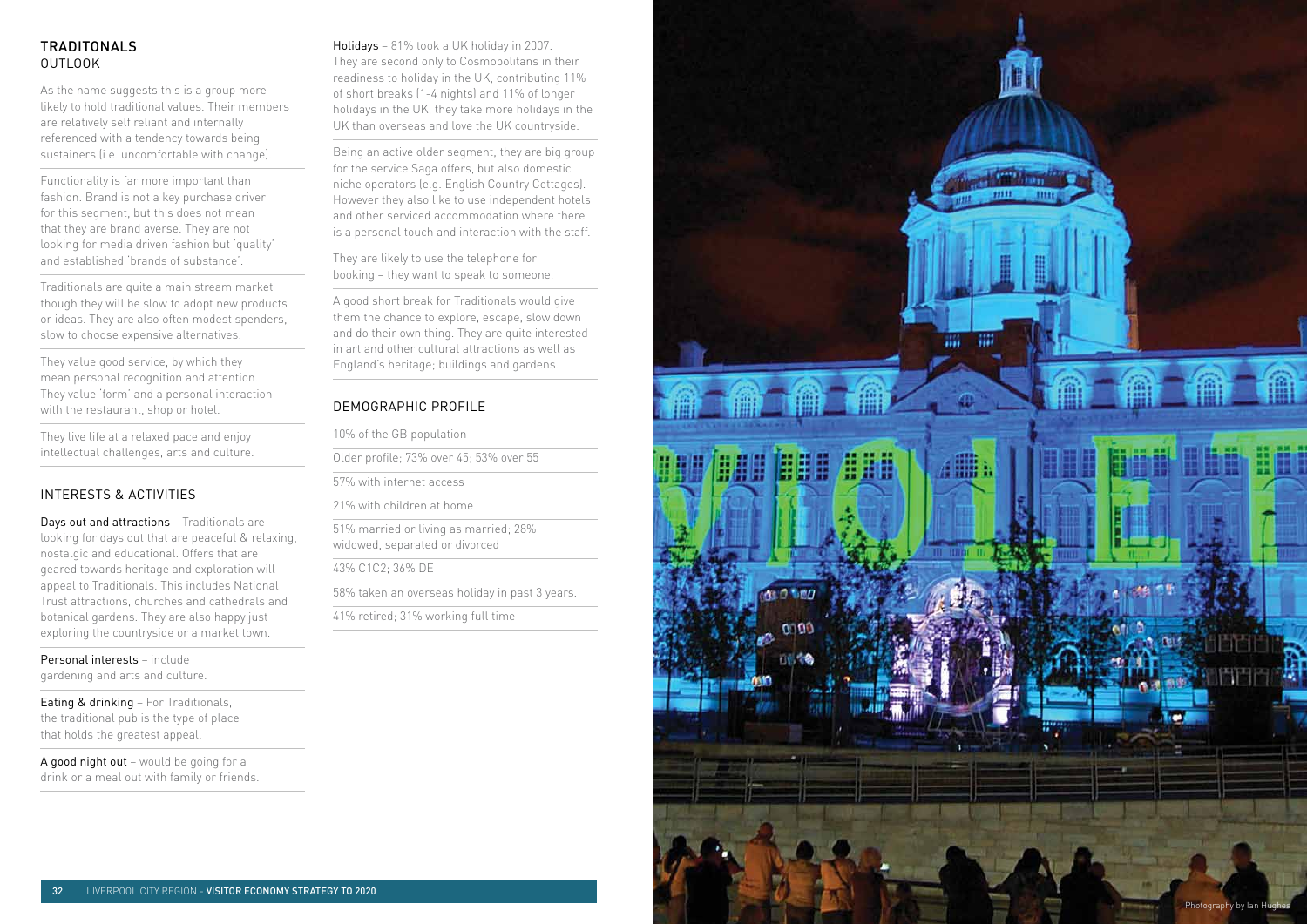| 2. STAYING VISITORS |                                                                                                                     |                      |                |                         |                    |                  |                         |                      |  |
|---------------------|---------------------------------------------------------------------------------------------------------------------|----------------------|----------------|-------------------------|--------------------|------------------|-------------------------|----------------------|--|
|                     | INTERNATIONAL STAYING VISITS <sup>24</sup> : TOP TOWNS RANKINGS FROM THE INTERNATIONAL PASSENGER SURVEY 2007 - 2009 |                      |                |                         |                    |                  |                         |                      |  |
|                     | 2007                                                                                                                |                      | 2008           |                         |                    |                  | 2009                    |                      |  |
| <b>RANK</b>         | TOWN/CITY                                                                                                           | <b>VISITS (000s)</b> | <b>RANK</b>    | TOWN/CITY               | VISITS (000s) RANK |                  | TOWN/CITY               | <b>VISITS (000s)</b> |  |
| $\left  \right $    | London                                                                                                              | 15,340               | 1              | London                  | 14,753             | 1                | London                  | 14,211               |  |
| $\overline{2}$      | Edinburgh                                                                                                           | 1,338                | $\overline{2}$ | Edinburgh               | 1,191              | $\overline{2}$   | Edinburgh               | 1,324                |  |
| 3                   | Manchester                                                                                                          | 971                  | 3              | Manchester              | 889                | 3                | Manchester              | 800                  |  |
| 4                   | Glasgow                                                                                                             | 755                  | 4              | Birmingham              | 763                | $\sqrt{ }$       | Birmingham              | 709                  |  |
| 5                   | Birmingham                                                                                                          | 700                  | $\overline{5}$ | Glasgow                 | 629                | $\overline{5}$   | Glasgow                 | 623                  |  |
| $\overline{6}$      | Liverpool                                                                                                           | 544                  | $\overline{6}$ | Liverpool               | 553                | $\boldsymbol{6}$ | Liverpool               | 458                  |  |
| 7                   | Bristol                                                                                                             | 470                  | $7\phantom{.}$ | <b>Bristol</b>          | 492                | 7                | <b>Bristol</b>          | 421                  |  |
| $\,8\,$             | Oxford                                                                                                              | 460                  | $\,8\,$        | Oxford                  | 437                | $\,8\,$          | Oxford                  | 416                  |  |
| $\circ$             | Cambridge                                                                                                           | 376                  | $\circ$        | Cambridge               | 382                | $\circ$          | Cambridge               | 400                  |  |
| 10                  | Brighton / Hove                                                                                                     | 325                  | $10\,$         | Cardiff                 | 342                | $10\,$           | Brighton / Hove         | 330                  |  |
| 11                  | Cardiff                                                                                                             | 304                  | 11             | Brighton /<br>Hove      | 331                | 11               | Cardiff                 | 313                  |  |
| 12                  | Leeds                                                                                                               | 301                  | 12             | Leeds                   | 326                | 12               | Inverness               | 248                  |  |
| 13                  | Newcastle-<br>upon-Tyne                                                                                             | 278                  | 13             | Nottingham              | 290                | 13               | Nottingham              | 244                  |  |
| 14                  | Bath                                                                                                                | 278                  | 14             | Bath                    | 254                | 14               | Leeds                   | 231                  |  |
| 15                  | Nottingham                                                                                                          | 275                  | 15             | York                    | 249                | 15               | Aberdeen                | 216                  |  |
| 16                  | Inverness                                                                                                           | 238                  | 16             | Newcastle-<br>upon-Tyne | 244                | 16               | York                    | 215                  |  |
| 17                  | York                                                                                                                | 210                  | 17             | Reading                 | 210                | 17               | Newcastle-<br>upon-Tyne | 213                  |  |
| 18                  | Reading                                                                                                             | 182                  | 18             | Inverness               | 197                | 18               | Bath                    | 212                  |  |
| 19                  | Windsor                                                                                                             | 167                  | 19             | Windsor                 | 188                | 19               | Canterbury              | 197                  |  |
| 20                  | Canterbury                                                                                                          | 156                  | 20             | Canterbury              | 164                | $20\,$           | Reading                 | 187                  |  |

#### APPENDIX C : VOLUME AND VALUE OF TOURISM TO THE LIVERPOOL CITY REGION

#### Volume and Value of Tourism BY District

#### Volume and Value of Tourism in England's Northwest

| 1. OVERALL VALUE AND VOLUME OF TOURISM                         |           |           |           |           |  |  |  |  |
|----------------------------------------------------------------|-----------|-----------|-----------|-----------|--|--|--|--|
| GROWTH IN VOLUME AND VALUE OF TOURISM IN LIVERPOOL CITY REGION |           |           |           |           |  |  |  |  |
|                                                                | 2006      | 2007      | 2008      | 2009      |  |  |  |  |
| Tourist Numbers (m)                                            | 47.61     | 48.81     | 60.03     | 52.44     |  |  |  |  |
| Tourist Days (m)                                               | 54.00     | 55.32     | 66.76     | 58.81     |  |  |  |  |
| Economic Impact (£m)                                           | £2,514.07 | £2,581.20 | £3,126.95 | £2,757.55 |  |  |  |  |
| Source: STEAM Economic Impact Model 2009                       |           |           |           |           |  |  |  |  |

Note: The Northwest STEAM figures use a different spend co-efficient, so in absolute value terms are not directly comparable to the Merseyside figures, above.

24 all visits including business tourism







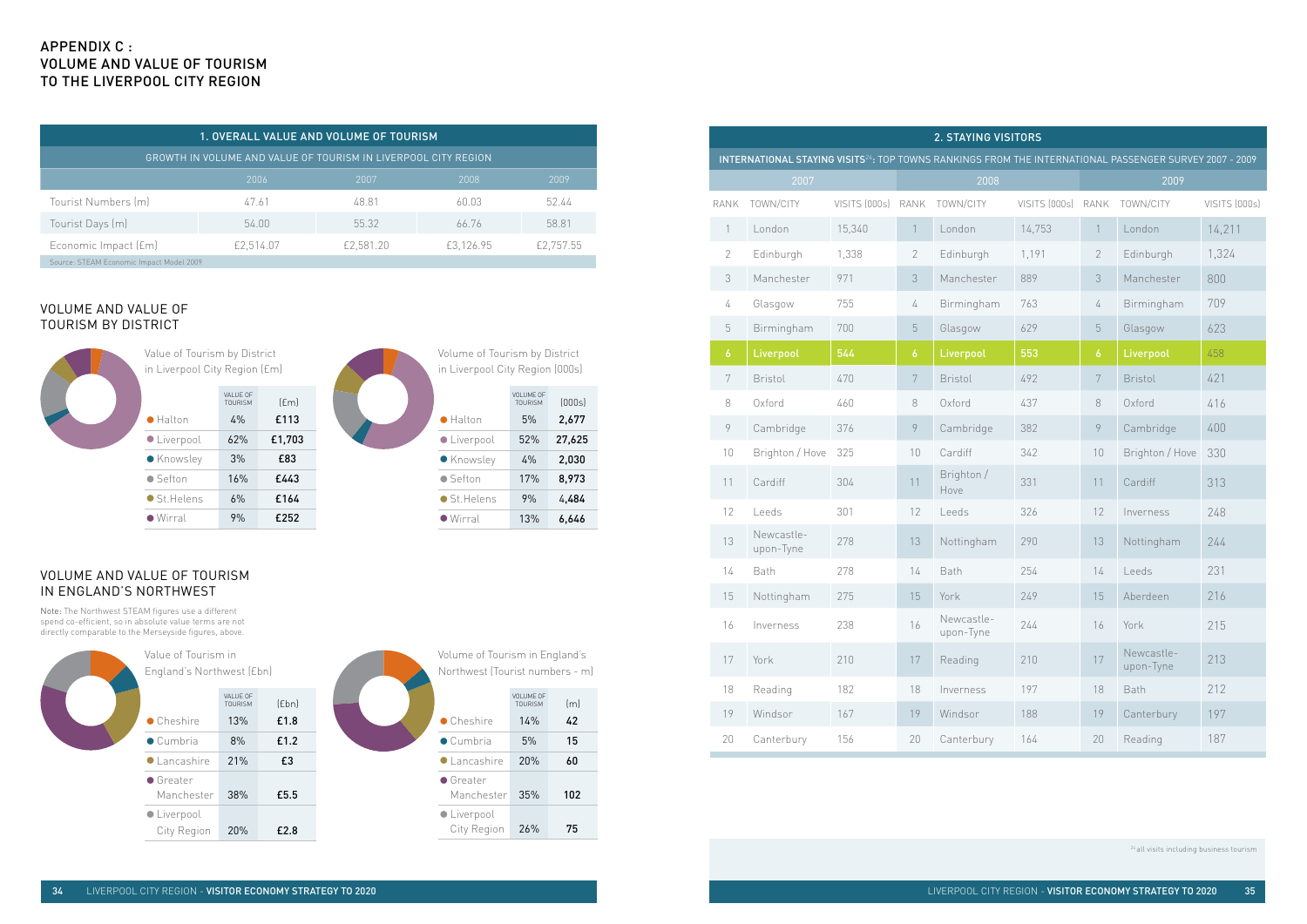|                | DOMESTIC STAYING VISITS: ENGLISH TOP TOWNS RANKINGS FROM THE UNITED KINGDOM TOURISM SURVEY 2007 - 2009 |                      |              |                         |                      |                 |                         |                      |  |  |
|----------------|--------------------------------------------------------------------------------------------------------|----------------------|--------------|-------------------------|----------------------|-----------------|-------------------------|----------------------|--|--|
|                | 2007                                                                                                   |                      | 2008         |                         |                      | 2009            |                         |                      |  |  |
|                | RANK TOWN/CITY                                                                                         | <b>VISITS (000s)</b> | <b>RANK</b>  | TOWN/CITY               | <b>VISITS (000s)</b> | <b>RANK</b>     | TOWN/CITY               | <b>VISITS (000s)</b> |  |  |
| 1              | London                                                                                                 | 10,144               | $\mathbf{1}$ | London                  | 11,315               | $\mathbf 1$     | London                  | 10,795               |  |  |
| $\overline{2}$ | Manchester                                                                                             | 2,330                | $\sqrt{2}$   | Manchester              | 2,501                | $\overline{2}$  | Manchester              | 2,743                |  |  |
| 3              | Birmingham                                                                                             | 2,293                | $\Im$        | Birmingham              | 2,374                | 3               | Birmingham              | 2,358                |  |  |
| $\sqrt{ }$     | Blackpool                                                                                              | 1,873                | $\sqrt{ }$   | <b>Bristol</b>          | 1,469                | 4               | Scarborough             | 1,765                |  |  |
| 5              | <b>Bristol</b>                                                                                         | 1,553                | 5            | Leeds                   | 1,464                | 5               | <b>Bristol</b>          | 1,761                |  |  |
| 6              | Scarborough                                                                                            | 1,488                | 6            | Blackpool               | 1,382                | 6               | Blackpool               | 1,504                |  |  |
| 7              | Leeds                                                                                                  | 1,403                | 7            | York                    | 1,344                | $7\phantom{.}$  | York                    | 1,418                |  |  |
| $\,8\,$        | York                                                                                                   | 1,191                | 8            | Scarborough             | 1,341                | $\,8\,$         | Leeds                   | 1,378                |  |  |
| $\circ$        | Sheffield                                                                                              | 1,137                | 9            | Newcastle-<br>upon-Tyne | 1,336                | 9               | Newcastle-<br>upon-Tyne | 1,351                |  |  |
| 10             | Newcastle-<br>upon-Tyne                                                                                | 1,094                | 10           | Liverpool               | 1,088                | 10              | Brighton and<br>Hove    | 1,302                |  |  |
| 11             | Bournemouth                                                                                            | 1,059                | 11           | Brighton and<br>Hove    | 1,014                | 11              | Isle of Wight           | 1,218                |  |  |
| 12             | Isle of Wight                                                                                          | 1,052                | 12           | Bournemouth             | 959                  | 12 <sup>°</sup> | Liverpool               | 1,204                |  |  |
| 13             | Brighton and<br>Hove                                                                                   | 975                  | 13           | Sheffield               | 944                  | 13              | Nottingham              | 1,047                |  |  |
| 14             | Southampton                                                                                            | 871                  | 14           | Isle of Wight           | 884                  | 14              | Sheffield               | 1,042                |  |  |
| 15             | Nottingham                                                                                             | 858                  | 15           | Nottingham              | 827                  | 15              | Skegness                | 1,035                |  |  |
| 16             | Liverpool                                                                                              | 851                  | 16           | Norwich                 | 816                  | 16              | Bournemouth             | 922                  |  |  |
| 17             | Torquay                                                                                                | 841                  | 17           | Skegness                | 808                  | $17\,$          | Southampton             | 892                  |  |  |
| 18             | Norwich                                                                                                | 830                  | $18\,$       | Newquay                 | 749                  | 18              | Great Yarmouth          | 826                  |  |  |
| 19             | Skegness                                                                                               | 800                  | 19           | Southampton             | 740                  | 19              | Oxford                  | 811                  |  |  |
| 20             | Plymouth                                                                                               | 763                  | 20           | Exeter                  | 695                  | $20\,$          | Plymouth                | 724                  |  |  |

#### Growth in Hotel Room STOCK 2005 TO DATE

**City Centre stock** Total Liverpool City Region stock (excl. City Centre)

| HOTEL OCCUPANCY 2005 TO DATE - LIVERPOOL CITY REGION |         |         |         |         |         |           |  |
|------------------------------------------------------|---------|---------|---------|---------|---------|-----------|--|
|                                                      | 2005    | 2006    | 2007    | 2008    | 2009    | 2010      |  |
| Room occupancy                                       | 73.6%   | 73 1%   | 71.3%   | 75.8%   | 69 2%   | 69.5%     |  |
| City Centre rooms sold                               | 704.564 | 694.311 | 724.783 | 909.889 | 896.824 | 1.045.593 |  |

| PROJECTED HOTEL GROWTH 2009 -2011 - LIVERPOOL CITY REGION |                                                       |              |               |              |               |              |  |
|-----------------------------------------------------------|-------------------------------------------------------|--------------|---------------|--------------|---------------|--------------|--|
|                                                           | <b>END 2010</b><br><b>END 2011</b><br><b>END 2009</b> |              |               |              |               |              |  |
| <b>LOCATION</b>                                           | <b>HOTELS</b>                                         | <b>ROOMS</b> | <b>HOTELS</b> | <b>ROOMS</b> | <b>HOTELS</b> | <b>ROOMS</b> |  |
| Liverpool City Centre                                     | 34                                                    | 3920         | 37            | 4218         | 41            | 4706         |  |
| Liverpool suburbs                                         | 12                                                    | 702          | 13            | 803          | 13            | 803          |  |
| <b>Total Liverpool</b>                                    | 46                                                    | 4622         | 50            | 5021         | 54            | 5509         |  |
| Knowsley                                                  | 6                                                     | 352          | 6             | 352          | 6             | 352          |  |
| Halton                                                    | 9                                                     | 628          | 9             | 628          | 9             | 628          |  |
| Wirral                                                    | 25                                                    | 629          | 26            | 692          | 29            | 853          |  |
| Sefton                                                    | 61                                                    | 1040         | 62            | 1027         | 62            | 1027         |  |
| St Helens                                                 | 13                                                    | 705          | 14            | 790          | 15            | 854          |  |
| <b>Total rest of Merseyside</b>                           | 114                                                   | 3354         | 117           | 3489         | 121           | 3714         |  |
| <b>Total Liverpool City Region</b>                        | 160                                                   | 7976         | 167           | 8510         | 175           | 9223         |  |

Statistical Health Warning: Visit Britain, who source both of these tables, advise that caution should be used as sample sizes can be low. For this reason we tend to place higher reliability in locally gathered data, such as hotel occupancy figures.

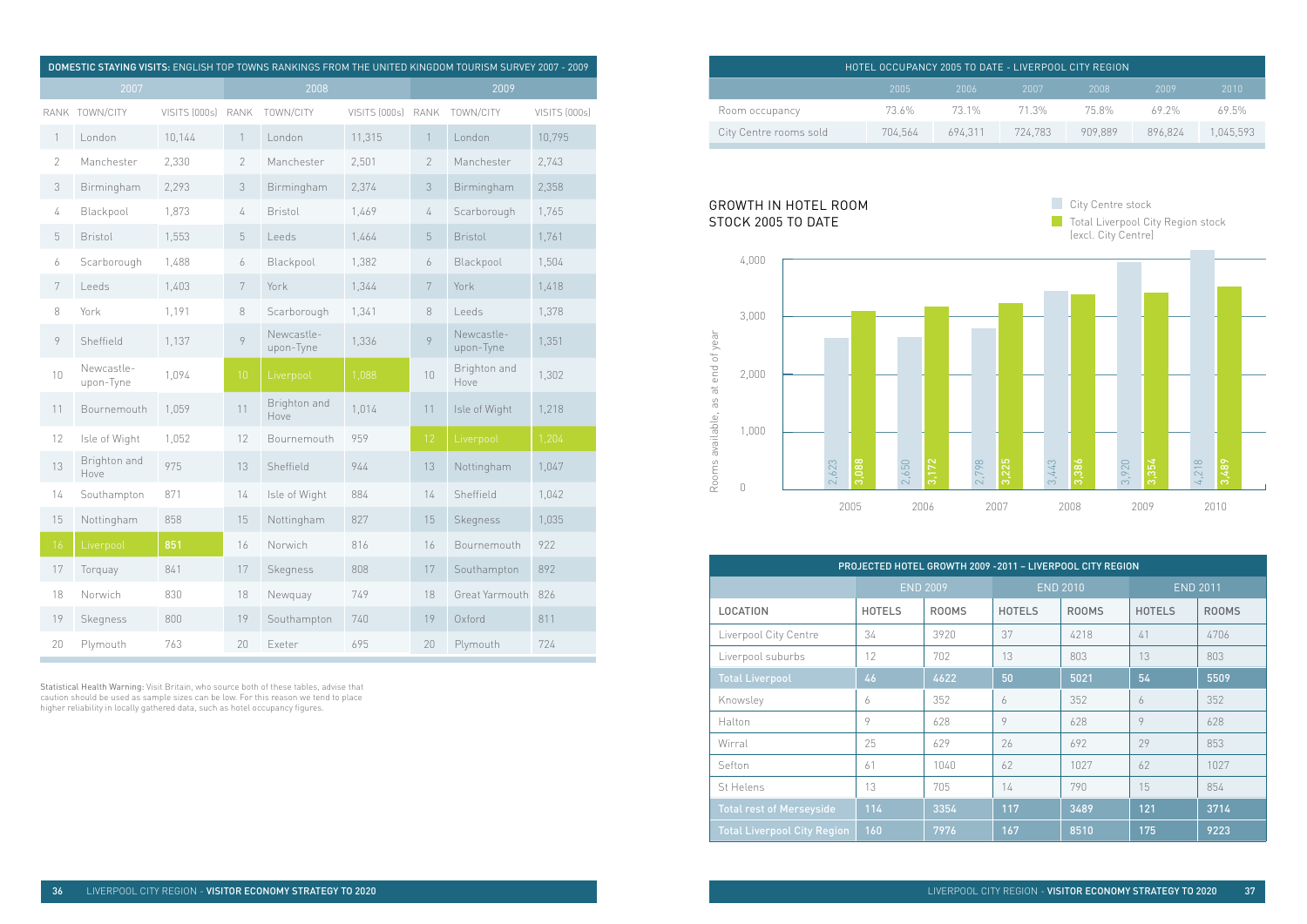| 3. INTERNATIONAL COMPARISONS                                                  |             |                         |  |  |  |  |  |  |
|-------------------------------------------------------------------------------|-------------|-------------------------|--|--|--|--|--|--|
| EUROMONITOR 2007: SHOWING TOP 5 DESTINATIONS RANKED ABOVE AND BELOW LIVERPOOL |             |                         |  |  |  |  |  |  |
| <b>CITY</b>                                                                   | <b>RANK</b> | 000's TOURISTS ARRIVALS |  |  |  |  |  |  |
| Mumbai                                                                        | 86          | 672                     |  |  |  |  |  |  |
| Dalian                                                                        | 87          | 666                     |  |  |  |  |  |  |
| San Diego                                                                     | 88          | 650                     |  |  |  |  |  |  |
| <b>Bruges</b>                                                                 | 89          | 641                     |  |  |  |  |  |  |
| Antwerp                                                                       | 90          | 636                     |  |  |  |  |  |  |
| Liverpool (GB)                                                                | 91          | 625                     |  |  |  |  |  |  |
| New Delhi                                                                     | 92          | 612                     |  |  |  |  |  |  |
| Valencia                                                                      | 93          | 611                     |  |  |  |  |  |  |
| Kunming                                                                       | 94          | 607                     |  |  |  |  |  |  |
| Granada                                                                       | 95          | 606                     |  |  |  |  |  |  |
| Wuxi                                                                          | 96          | 594                     |  |  |  |  |  |  |
|                                                                               |             |                         |  |  |  |  |  |  |

| RANKING OF UK CITIES, 2008 |                     |                         |
|----------------------------|---------------------|-------------------------|
| <b>CITY</b>                | <b>RANK</b>         |                         |
| London                     | 19 <sup>th</sup>    |                         |
| Edinburgh                  | 28th                |                         |
| Glasgow                    | 42 <sup>nd</sup>    |                         |
| Manchester                 | 68 <sup>th</sup>    |                         |
| Liverpool                  | 86 <sup>th</sup>    | Cities in similar rank: |
| <b>Belfast</b>             | 120 <sup>th</sup>   |                         |
| Oxford                     | 164th               |                         |
| Southampton                | 164th               |                         |
| Cambridge                  | $181$ <sup>st</sup> |                         |
| Newcastle                  | $181$ <sup>st</sup> |                         |
| Birmingham                 | 234th               |                         |
| Cardiff                    | $265$ <sup>th</sup> |                         |
|                            |                     |                         |

Note: To achieve ICCA rankings, the events that are taken into consideration are:

|    | TOP 10 FREE EVENTS 2010            |                 |                   | TOP 10 PAID EVENTS 2010 |                                                  |                          |                   |  |
|----|------------------------------------|-----------------|-------------------|-------------------------|--------------------------------------------------|--------------------------|-------------------|--|
|    | <b>ATTRACTION</b>                  | <b>DISTRICT</b> | <b>ATTENDANCE</b> |                         | <b>ATTRACTION</b>                                | <b>DISTRICT</b>          | <b>ATTENDANCE</b> |  |
|    | Mathew Street Festival             | Liverpool       | 320,000           |                         | <b>Grand National</b>                            | Liverpool                | 150,213           |  |
| 2  | On the Waterfront                  | Liverpool       | 65,000            | 2                       | Southport Flower Show                            | Sefton                   | 80,000            |  |
| 3  | <b>Halton Fireworks</b>            | Halton          | 55,000            | 3                       | Creamfields                                      | Halton                   | 40.000            |  |
| 4  | Vintage Organ & Steam<br>Rally     | Halton          | 50,000            | 4                       | Southport Airshow                                | Sefton                   | 35,000            |  |
| 5  | Africa Oye                         | Liverpool       | 50,000            | 5                       | Liverpool Food & Drink<br>Festival               | Liverpool                | 27,872            |  |
| 6  | Southport Food & Drink<br>Festival | Sefton          | 40,000            | 6                       | Wirral Food & Drink<br>Festival                  | Wirral                   | 24,000            |  |
| 7  | Brouhaha Carnival                  | Liverpool       | 35,000            | 7                       | North West Masters<br>Racing (Aintree & Haydock) | Liverpool &<br>St.Helens | 17,218            |  |
| 8  | Lord Street Christmas<br>Festival  | Sefton          | 34,000            | 8                       | Liverpool International<br>Tennis Tournament     | Liverpool &<br>St.Helens | 17,000            |  |
| 9  | Hoylake RNLI Open Day              | Wirral          | 30,000            | 9                       | Southport Jazz Festival                          | Sefton                   | 16.000            |  |
| 10 | Liverpool Pride                    | Liverpool       | 21,000            | 10                      | Premier League<br>Darts***                       | Liverpool                | 8,000             |  |

|                | TOP 10 FREE ATTRACTIONS 2009        |                 |                   |                | TOP 10 PAID ATTRACTIONS 2009               |                       |                   |
|----------------|-------------------------------------|-----------------|-------------------|----------------|--------------------------------------------|-----------------------|-------------------|
|                | <b>ATTRACTION</b>                   | <b>DISTRICT</b> | <b>ATTENDANCE</b> |                | <b>ATTRACTION</b>                          | <b>DISTRICT</b>       | <b>ATTENDANCE</b> |
|                | Merseyside<br>Maritime Museum       | Liverpool       | 945,254           |                | Mersey Ferries                             | Liverpool<br>/ Wirral | 706,752           |
| $\overline{2}$ | World Museum<br>Liverpool           | Liverpool       | 605,601           | $\overline{2}$ | Knowsley Safari Park                       | Knowsley              | 530,691           |
| 3              | Tate Liverpool                      | Liverpool       | 541,638           | 3              | Liverpool Philharmonic                     | Liverpool             | 242.980           |
| 4              | Liverpool Cathedral                 | Liverpool       | 465,455           | 4              | <b>Beatles Story</b>                       | Liverpool             | 199,064           |
| 5              | FACT                                | Liverpool       | 360,361           | 5              | Royal Court Theatre*                       | Liverpool             | 143,905           |
| 6              | International<br>Slavery Museum     | Liverpool       | 354,579           | 6              | Liverpool Football Club<br>Museum & Tour** | Liverpool             | 143,122           |
| 7              | National Trust.<br>Formby           | Sefton          | 343.034           |                | New Palace Family<br>Amusement Centre**    | Wirral                | 140,000           |
| 8              | Liverpool Metropolitan<br>Cathedral | Liverpool       | 318.499           | 8              | The Brindley*                              | Halton                | 124.499           |
| 9              | Southport Pier                      | Sefton          | 314,215           | 9              | Croxteth Hall<br>& Country Park            | Liverpool             | 117,361           |
| 10             | Walker Art Gallery                  | Liverpool       | 213,890           | 10             | Ness Botanic Gardens                       | Wirral                | 101,701           |

#### 5. Key Attractions and Events

| 4. BUSINESS TOURISM                                             |                                                                          |  |  |  |  |  |  |  |  |
|-----------------------------------------------------------------|--------------------------------------------------------------------------|--|--|--|--|--|--|--|--|
| ICCA INTERNATIONAL CONGRESS AND CONVENTION ASSOCIATION RANKINGS |                                                                          |  |  |  |  |  |  |  |  |
|                                                                 | 2007<br>2009<br>2006<br>2008                                             |  |  |  |  |  |  |  |  |
| Liverpool                                                       | $245$ <sup>th</sup><br>86 <sup>th</sup><br>139 <sup>th</sup><br>13 $0th$ |  |  |  |  |  |  |  |  |

Data drawn from national data sources; in the case of the UK, this uses the IPS data (as displayed above)

• a minimum of 50 delegates

• regular event (not ad hoc)

• an event that rotates between at least three countries

#### \* 2007 figures \*\* 2008 figures \*\*\* 2009 figures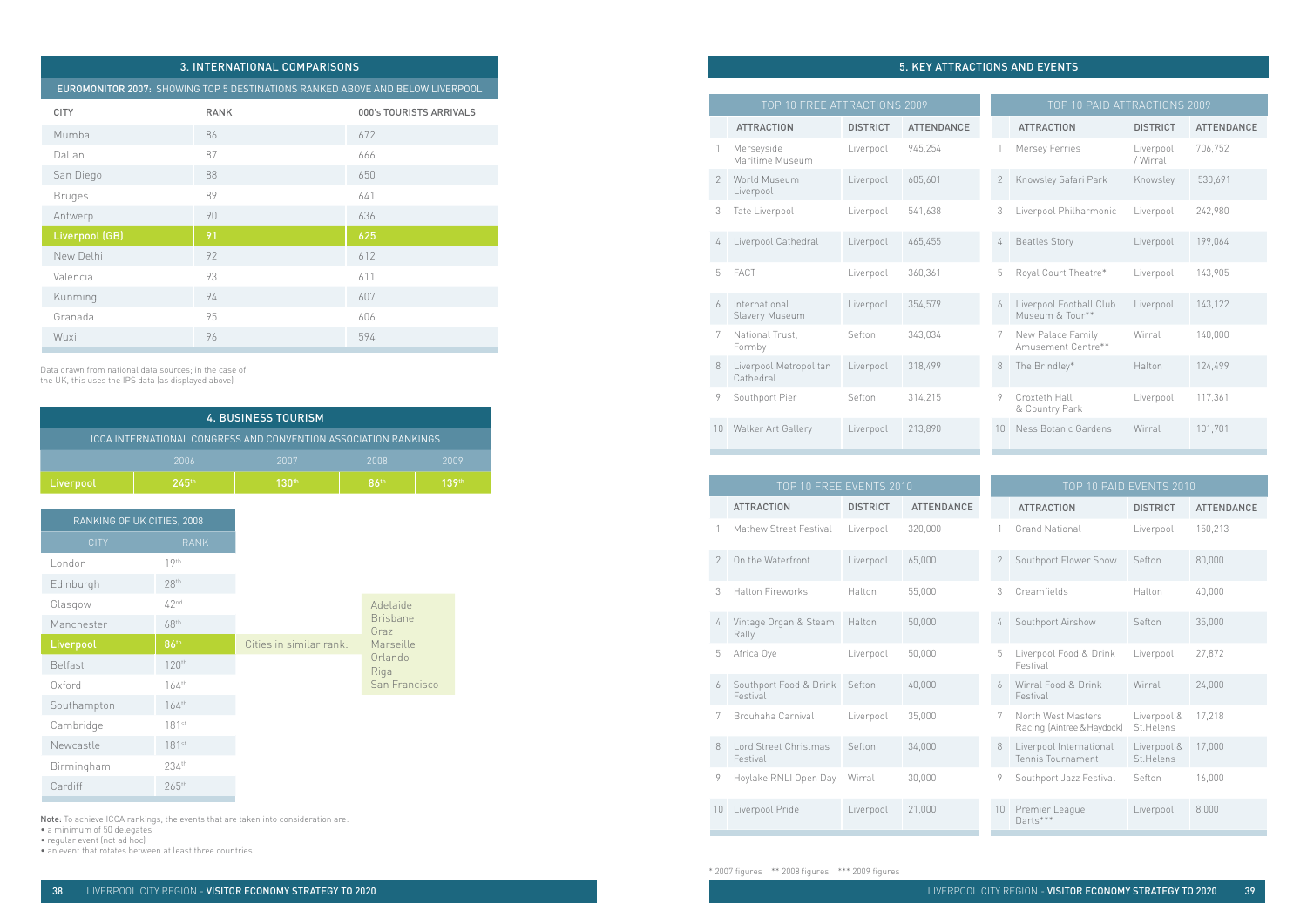|                                            | 2006   | 2007    | 2008   | 2009   | 2010   | 2011   | 2012    | 2013   |
|--------------------------------------------|--------|---------|--------|--------|--------|--------|---------|--------|
| <b>CORE MEASURES</b>                       |        |         |        |        |        |        |         |        |
| No. of staying nights (m) City Region      | 10.7   | 11.0    | 11.3   | 10.6   | 10.8   | 11.1   | 11.4    | 11.8   |
| No. of staying nights (m) Liverpool        | 3.7    | 3.8     | 4.4    | 4.1    | 4.2    | 4.3    | 4.4     | 4.6    |
| No. of overseas visitors nights (m)        | 4.5    | 3.9     | 4.7    | 4.3    | 4.4    | 4.6    | $4.8\,$ | 5.2    |
| Total staying tourism spend (m)            | £767   | £801    | £854   | £814   | £827   | £841   | £855    | £913   |
| Tourism related employment*                | 36,700 | 38,600  | 46,300 | 40,600 | 41,300 | 42,000 | 42,600  | 45,500 |
| Average spend per staying night            | £71.68 | £72.82  | £75.58 | £76.80 | £76.45 | £75.89 | £75.21  | £77.05 |
| Index of attractions (indexed to 2004)     | 99     | 116     | 155    | 124    | 132    | 134    | 138     | 142    |
| Room occupancy - Liverpool                 | 73%    | 71%     | 76%    | 69%    | 70%    | 71%    | 72%     | 72%    |
| Bed-spaces**                               | 27,000 | 28,000  | 31,000 | 33,000 | 34,000 | 35,000 | 36,000  | 38,000 |
| <b>ADDITIONAL INDICATORS</b>               |        |         |        |        |        |        |         |        |
| No. of day visits (m)                      | 43.3   | 44.4    | 55.4   | 48.2   | 51.3   | 52.1   | 53.6    | 55.1   |
| Total day visit spend (m)                  | £1,747 | £1,781  | £2,273 | £1,943 | £2,212 | £2,244 | £2,310  | £2,398 |
| Nights spent in serviced accommodation (m) | 3.4    | 3.6     | 3.9    | 3.4    | 3.5    | 3.6    | 3.8     | 4.1    |
| Total room nights sold in Liverpool (000)  | 694    | 725     | 910    | 897    | 1,045  | 1,086  | 1,131   | 1,208  |
| PERFORMANCE MEASURES                       |        |         |        |        |        |        |         |        |
| Passenger traffic via LJL Airport (m)      | $5.0$  | $5.5\,$ | 5.4    | 4.9    | $5.0$  | 5.4    | 5.7     | 6.1    |
|                                            |        |         |        |        |        |        |         |        |
|                                            | 2006   | 2014    | 2015   | 2016   | 2017   | 2018   | 2019    | 2020   |
| <b>CORE MEASURES</b>                       |        |         |        |        |        |        |         |        |
| No. of staying nights (m) City Region      | 10.7   | 12.1    | 12.2   | 12.7   | 12.9   | 13.2   | 13.5    | 13.5   |
| No. of staying nights (m) Liverpool        | 3.7    | 4.7     | 4.7    | 4.9    | 5.0    | 5.1    | 5.2     | 5.2    |
| No. of overseas visitors nights (m)        | 4.5    | 5.3     | $5.5$  | 5.8    | 6.0    | 6.2    | 6.4     | 6.4    |
| Total staying tourism spend (m)            | £767   | £938    | £960   | £1,017 | £1,039 | £1,076 | £1,113  | £1,113 |
| Tourism related employment*                | 36,700 | 46,700  | 47,900 | 50,700 | 51,800 | 53,600 | 55,500  | 55,500 |
| Average spend per staying night            | £71.68 | £77.79  | £78.41 | £79.97 | £80.55 | £81.45 | £82.33  | £82.33 |
| Index of attractions (indexed to 2003)     | 99     | 147     | 150    | 155    | 159    | 164    | 169     | 173    |
| Room occupancy - Liverpool                 | 73%    | 73%     | 73%    | 74%    | 74%    | 75%    | 76%     | 76%    |
| Bed-spaces**                               | 27,000 | 39,000  | 39,000 | 41,000 | 42,000 | 43,000 | 44,000  | 44,000 |
| <b>ADDITIONAL INDICATORS</b>               |        |         |        |        |        |        |         |        |
| No. of day visits (m)                      | 43.3   | 57.0    | 58.5   | 60.4   | 61.9   | 63.8   | 65.6    | 67.2   |
| Total day visit spend (m)                  | £1,747 | £2,505  | £2,597 | £2,708 | £2,803 | £2,918 | £3,034  | £3,135 |
| Nights spent in serviced accommodation (m) | 3.4    | 4.2     | 4.3    | 4.5    | 4.6    | 4.8    | 4.9     | 4.9    |
| Total room nights sold in Liverpool (000)  | 694    | 1,241   | 1,270  | 1,346  | 1,375  | 1,423  | 1,472   | 1,472  |
| PERFORMANCE MEASURES                       |        |         |        |        |        |        |         |        |

#### APPENDIX D : USEFUL REFERENCES AND WEBSITES

#### **WEBSITES**

People 1<sup>st</sup> www.people1st.co.uk

#### 6. Future tourism growth prospects for Liverpool City Region

Data Shown below comes from the latest Destination Management Plan, with figures and trends updated to show latest STEAM.

Figures in bold represent actual data. All £ values at current values

\* Rounded to nearest 100 \*\* Rounded to nearest 1,000

The Strategy for Tourism in England's Northwest (Revised 2007) http://www.nwda.co.uk/publications/quality-of-life/the-strategy-for-tourism-in.aspx

United Kingdom Tourism Survey 2010 http://www.tourismtrade.org.uk/MarketIntelligenceResearch/DomesticTourismStatistics/UKTS/UKTS.asp

International Passenger Survey http://www.statistics.gov.uk/ssd/surveys/international\_passenger\_survey.asp

National Skills Strategy for the Hospitality, Leisure and Tourism Sector in England http://www.people1st.co.uk/webfiles/NSS/NSS.pdf

England's North West Staying Visitor Survey http://www.nwriu.co.uk/tourism/documents/NWDA\_Staying\_Visitors\_Report-FINAL.pdf

Business Tourism to the Northwest http://www.nwriu.co.uk/tourism/documents/NWDA\_Business\_Tourism\_Final\_Report.pdf

Northwest Day Visitor Survey http://nwriu.co.uk/tourism/documents/NW\_Day\_Visitor\_Survey07.pdf

Destination Management Plan - Liverpool City Region Visitor Economy 3 year Action Plan www.merseyside.org.uk/most - research

Merseyside Online Support for Tourism (MOST) Tourism industry site www.merseyside.org.uk/MOST

The Mersey Partnership www.merseyside.org.uk

Liverpool City Region consumer site www.visitliverpool.com

Halton BC www.visithalton.com

Knowsley MBC www.visitknowsley.com

St.Helens MBC www.visitsthelens.com

Sefton MBC www.visitsouthport.com

#### **PUBLICATIONS**

Wirral MBC www.visitwirral.com Northwest Regional Development Agency (NWDA) www.nwda.co.uk VisitEngland www.visitengland.com VisitBritain www.visitbritain.com ICCA (International Congress and Convention Association) www.iccaworld.com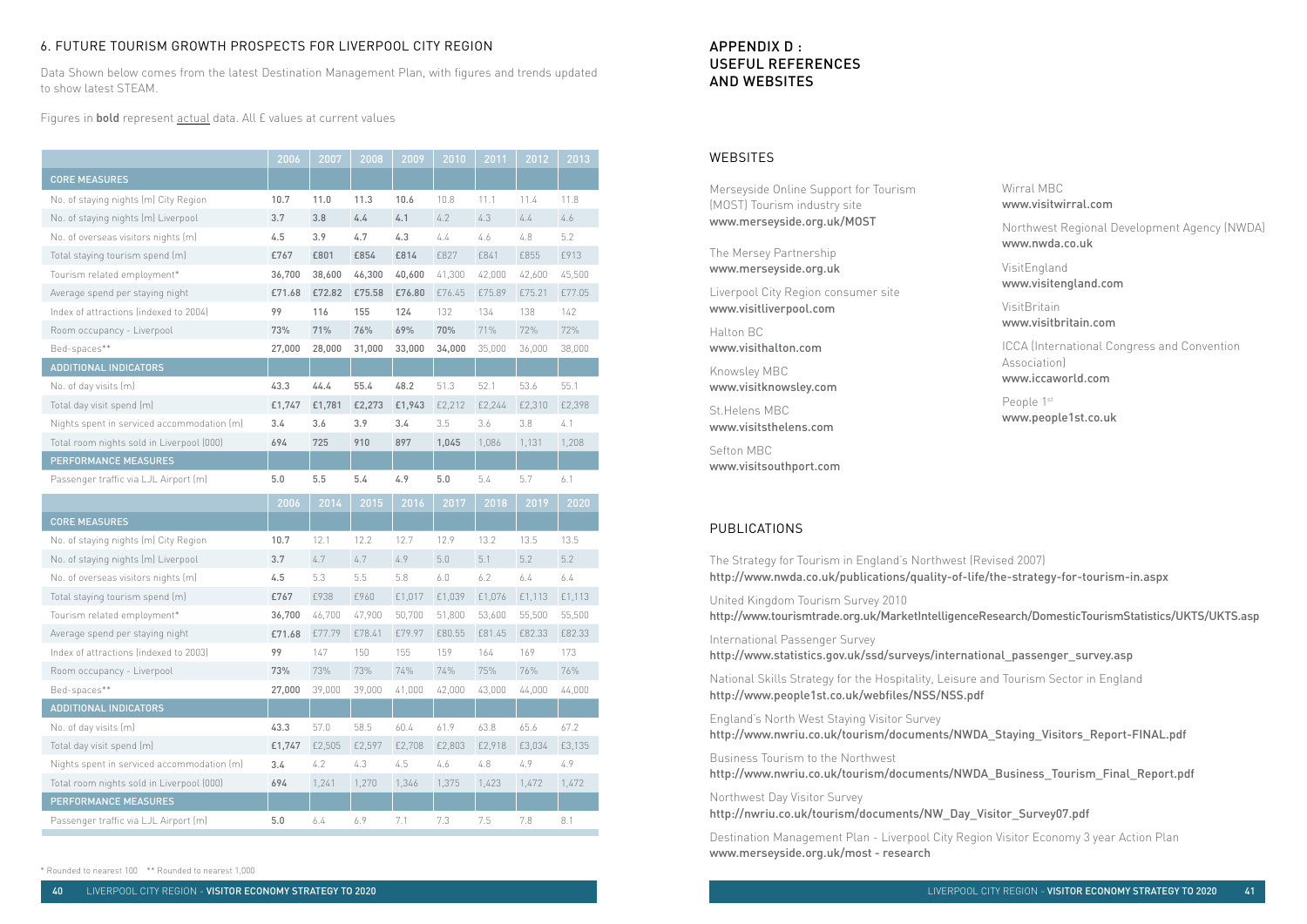